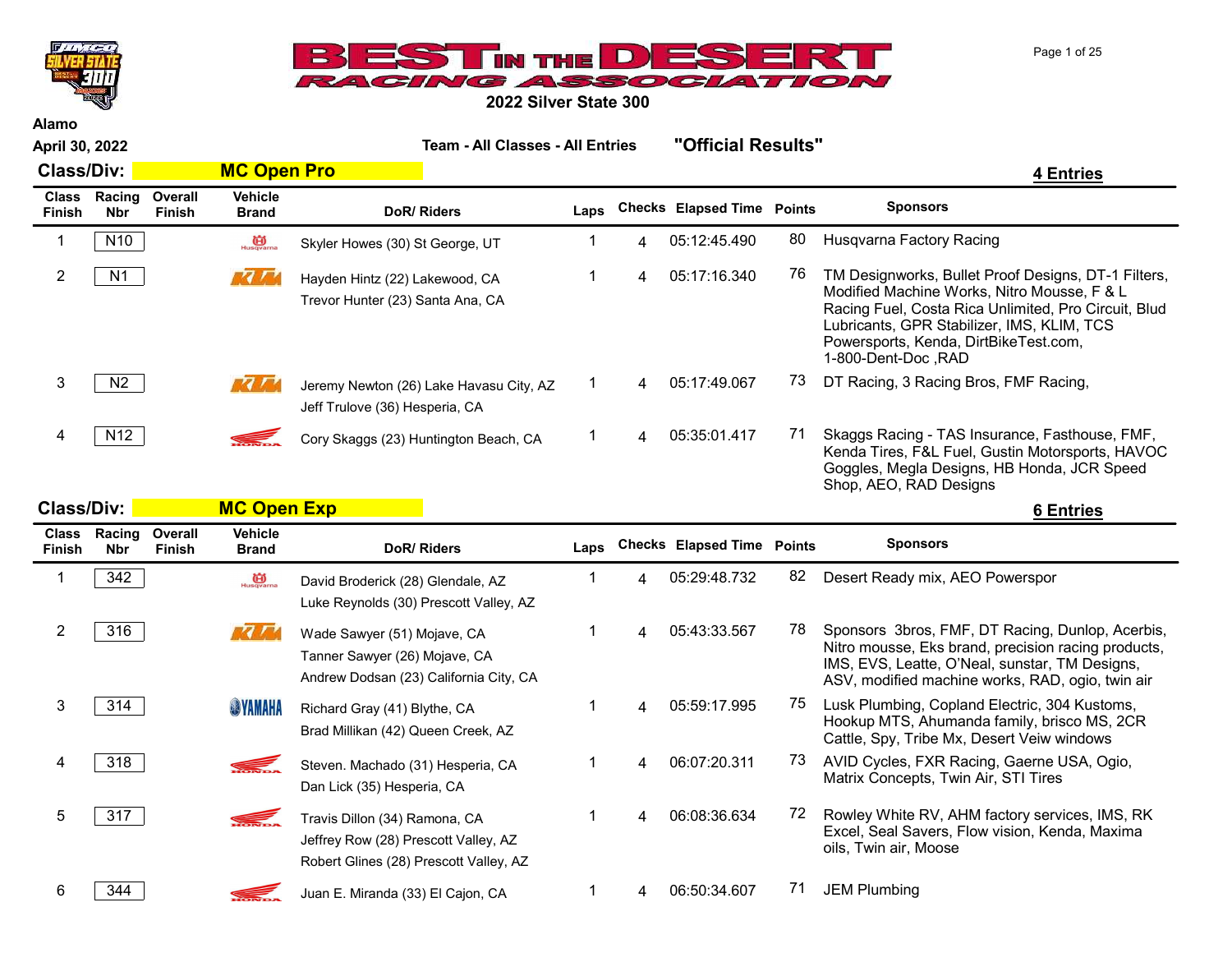



| <b>Alamo</b>                  |                      |                                 |                                |                                                                                                                 |              |   |                                   |    |                                                                                                                                                                                                                        |  |  |
|-------------------------------|----------------------|---------------------------------|--------------------------------|-----------------------------------------------------------------------------------------------------------------|--------------|---|-----------------------------------|----|------------------------------------------------------------------------------------------------------------------------------------------------------------------------------------------------------------------------|--|--|
| April 30, 2022                |                      |                                 |                                | <b>Team - All Classes - All Entries</b>                                                                         |              |   | "Official Results"                |    |                                                                                                                                                                                                                        |  |  |
| <b>Class/Div:</b>             |                      |                                 | <b>MC Open Ama</b>             |                                                                                                                 |              |   |                                   |    | 2 Entries                                                                                                                                                                                                              |  |  |
| <b>Class</b><br>Finish        | Racing<br><b>Nbr</b> | Overall<br><b>Finish</b>        | <b>Vehicle</b><br><b>Brand</b> | DoR/Riders                                                                                                      | Laps         |   | <b>Checks Elapsed Time Points</b> |    | <b>Sponsors</b>                                                                                                                                                                                                        |  |  |
| $\mathbf{1}$                  | 357                  |                                 | <b>SEL</b>                     | David Reynar (33) Cayon Lake, CA<br>Zackary Deman, Las Vegas, NV                                                | 1            | 4 | 07:15:33.612                      | 68 | mypaycheck.com Deman Racing                                                                                                                                                                                            |  |  |
| $\overline{2}$                | 397                  |                                 | Husqvarna                      | Nick Lake (37) Lake Elsinore, CA<br>Nathan Gravelle (35) Ramona, CA<br>Aaron Hallenbeck (42) Lake Elsinore, CA  | 1            | 4 | 07:42:04.346                      | 64 | RVMD, Craig Cycle Wurx, Uncanna, Oneal, Warrior<br>Built, VetMx, Go Pro, IMS, TBDMX,                                                                                                                                   |  |  |
| <b>Class/Div:</b>             |                      |                                 | <b>MC 399 Pro</b>              |                                                                                                                 |              |   |                                   |    | 2 Entries                                                                                                                                                                                                              |  |  |
| <b>Class</b><br><b>Finish</b> | Racing<br><b>Nbr</b> | Overall<br><b>Finish</b>        | <b>Vehicle</b><br><b>Brand</b> | DoR/Riders                                                                                                      | Laps         |   | <b>Checks Elapsed Time Points</b> |    | <b>Sponsors</b>                                                                                                                                                                                                        |  |  |
| 1                             | X13                  |                                 | $\sqrt{7}$                     | Jarrod Wheeler (45) Henderson, NV<br>Janten Reber (36) Bunkerville, NV<br>Treyden Beard (20) Diamond Valley, UT | $\mathbf 1$  | 4 | 05:51:06.907                      | 78 | Frontline Suspension, IMS, Dirt Rider Designs,<br>Fasst Company, Rubicon Mechanical, Oneal,                                                                                                                            |  |  |
| $\overline{c}$                | X88                  |                                 | <b>REAL AND</b>                | Breyland Hellebrand (19) Las Vegas, NV<br>Blake Hellebrand (13) Las Vegas, NV<br>Drew Davis (18) Las Vegas, NV  | $\mathbf{1}$ | 4 | 06:21:24.289                      | 74 | <b>Desert Diamond Industries</b>                                                                                                                                                                                       |  |  |
| <b>Class/Div:</b>             |                      |                                 | <b>MC 399 Exp</b>              |                                                                                                                 |              |   |                                   |    | 1 Entries                                                                                                                                                                                                              |  |  |
| <b>Class</b><br><b>Finish</b> | Racing<br><b>Nbr</b> | Overall<br><b>Finish</b>        | <b>Vehicle</b><br><b>Brand</b> | DoR/Riders                                                                                                      | Laps         |   | <b>Checks Elapsed Time Points</b> |    | <b>Sponsors</b>                                                                                                                                                                                                        |  |  |
| 1                             | 214                  |                                 | <b>Unknown</b>                 | Starley. Stevens (52) Unk,<br>Taylor Stevens (28) Ogden, UT<br>Shania Stevens (26) Ogden, UT                    | 1            | 4 | 06:13:16.339                      | 77 |                                                                                                                                                                                                                        |  |  |
| <b>Class/Div:</b>             |                      |                                 | <b>MC Lites Exp</b>            |                                                                                                                 |              |   |                                   |    | 2 Entries                                                                                                                                                                                                              |  |  |
| <b>Class</b><br><b>Finish</b> | Racing<br><b>Nbr</b> | <b>Overall</b><br><b>Finish</b> | <b>Vehicle</b><br><b>Brand</b> | DoR/Riders                                                                                                      | Laps         |   | <b>Checks Elapsed Time Points</b> |    | <b>Sponsors</b>                                                                                                                                                                                                        |  |  |
| 1                             | A12                  |                                 | Husgyarna                      | Tony Nolen (15) Henderson, NV<br>Steven Wheeler (15) Ely, NV<br>Brady Smith (15) Henderson, AZ                  | 1            | 4 | 06:50:59.355                      | 78 | Baja Pits, NOLEN Motorsports, Rugged Radios,<br>Patricks Performance Graphix, Schmidt<br>Performance, Team 150, Maxima, Mika Metals, 6D<br>Helmets, IMS, Motoseat, Fasst Flex, BajaNikki,<br><b>Friends and Family</b> |  |  |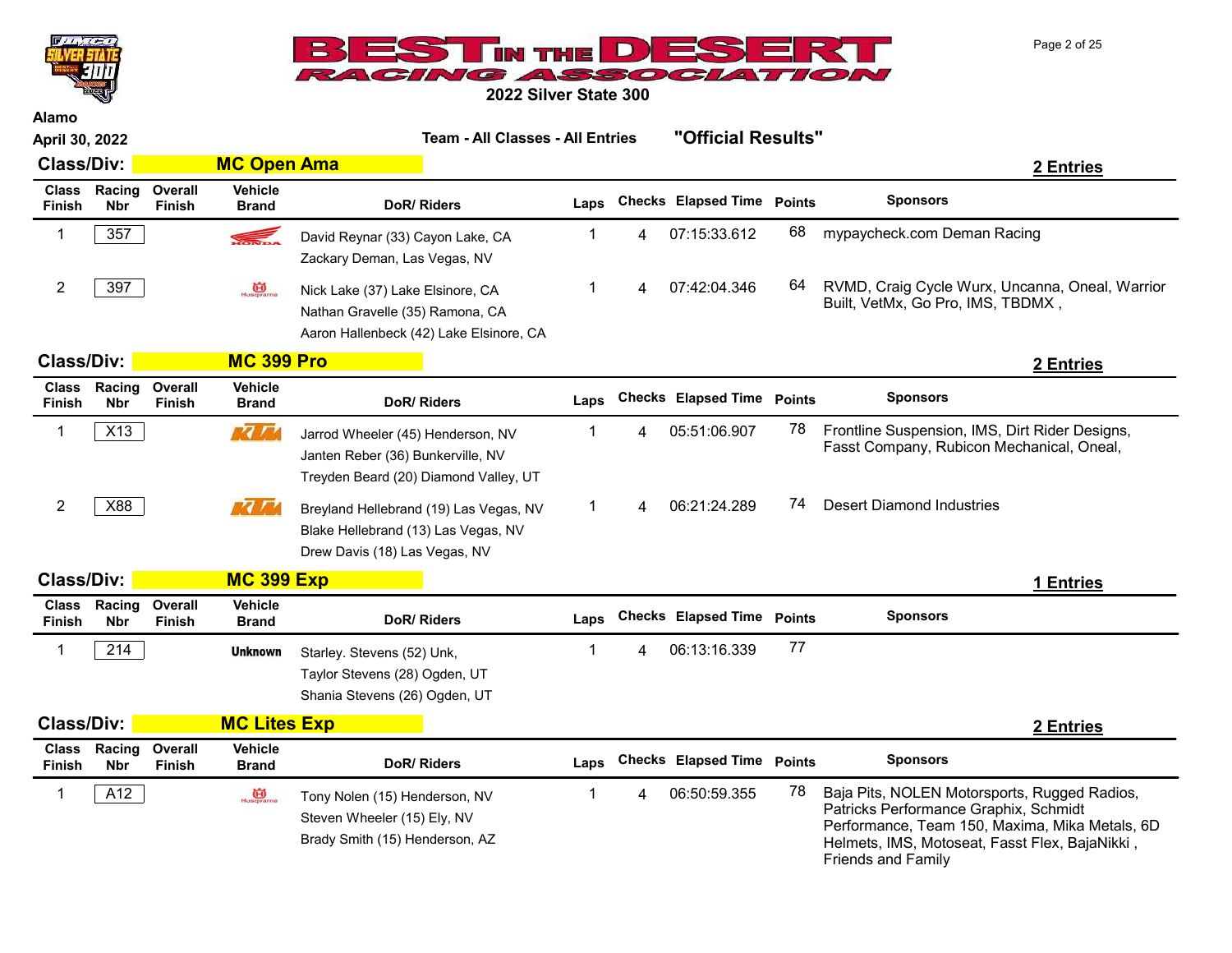Page 3 of 25



2022 Silver State 300

| April 30, 2022                |                      |                   |                                | Team - All Classes - All Entries                                                                                                         |             |   | "Official Results"                |            |                                                                                                                                                                                                                  |
|-------------------------------|----------------------|-------------------|--------------------------------|------------------------------------------------------------------------------------------------------------------------------------------|-------------|---|-----------------------------------|------------|------------------------------------------------------------------------------------------------------------------------------------------------------------------------------------------------------------------|
| <b>Class/Div:</b>             |                      |                   | <b>MC Lites Exp</b>            |                                                                                                                                          |             |   |                                   |            | 2 Entries                                                                                                                                                                                                        |
| <b>Class</b><br>Finish        | Racing<br><b>Nbr</b> | Overall<br>Finish | <b>Vehicle</b><br><b>Brand</b> | DoR/Riders                                                                                                                               | Laps        |   | <b>Checks Elapsed Time Points</b> |            | <b>Sponsors</b>                                                                                                                                                                                                  |
| $\overline{2}$                | A03                  |                   | <b>READER</b>                  | Ethan Drake (14) Henderson, NV<br>Austin Farley (17) San Marcos, CA                                                                      | -1          | 4 | 07:36:18.592                      | 74         | Baja Pits, Frontline Suspension Fasst Company<br><b>Oflaherty Plumbing IMS Scotts Performance</b><br>Products Dirt Rider Designs VP Racing Fuels Nolen<br>Motorsports Wheeler Motorsports                        |
| <b>Class/Div:</b>             |                      |                   | <b>MC Ov30 Pro</b>             |                                                                                                                                          |             |   |                                   |            | <b>3 Entries</b>                                                                                                                                                                                                 |
| <b>Class</b><br><b>Finish</b> | Racing<br><b>Nbr</b> | Overall<br>Finish | <b>Vehicle</b><br><b>Brand</b> | DoR/Riders                                                                                                                               | Laps        |   | <b>Checks Elapsed Time Points</b> |            | <b>Sponsors</b>                                                                                                                                                                                                  |
| 1                             | P7                   |                   | $\bigoplus_{\text{Husquarna}}$ | Danny. Cooper (47) Las Vegas, NV<br>Jesse Canepa (34) Searchlight, NV<br>David Pearson (38) Panaca, NV<br>Clint Braun (42) Henderson, NV | -1          | 4 | 05:47:57.512                      | 79.        | Kenda Tires, Monarch Honda, Fly, Flo, Arai, Nitro<br>Mousse, Seat Concepts, Viral Brand Goggles,<br>Funnel Web Filters, IMS Products, Am'e Grips,<br>Renthal, Maxima Racing Oils, Moto Hose, Dirt<br>Tricks, SXS |
| $\overline{2}$                | P <sub>55</sub>      |                   | Husqvarna                      | Chris Brown (39) Las Vegas, NV<br>Jessie Canapa (39) Las Vegas, NV                                                                       | 1           | 4 | 06:01:37.997                      | $\sqrt{5}$ | Reno Racing, IMS, Btosports, GPR                                                                                                                                                                                 |
| <b>DNF</b>                    | P74                  |                   | <b>Other</b>                   | Robby Brockman (34) El Cajon, CA<br>Josh  Row (32) Lakeside, CA<br>Ryan Wheeler (34) Lakeside, CA                                        | 0           |   | 01:16:00.000                      | 42         | synthentic lawn solutions, duncan, gpr, ims, roll<br>design                                                                                                                                                      |
| <b>Class/Div:</b>             |                      |                   | <b>MC Ov40 Exp</b>             |                                                                                                                                          |             |   |                                   |            | 2 Entries                                                                                                                                                                                                        |
| <b>Class</b><br>Finish        | Racing<br><b>Nbr</b> | Overall<br>Finish | <b>Vehicle</b><br><b>Brand</b> | DoR/Riders                                                                                                                               | Laps        |   | <b>Checks Elapsed Time Points</b> |            | <b>Sponsors</b>                                                                                                                                                                                                  |
| 1                             | 727                  |                   | ra ri                          | Christopher Surowiec (48) Las Vegas, NV<br>Brian Brondyke (49) Las Vegas, NV                                                             | $\mathbf 1$ | 4 | 08:28:06.661                      | 78         | Mom, Pops-uncle Chuck, aunt Sandi, Brother,                                                                                                                                                                      |
| <b>DNF</b>                    | 702                  |                   | <b>SEL</b>                     | Vance Allen (50) Henderson, NV                                                                                                           | 0           |   | 01:28:00.000                      | 44         | MMC, Kenda, O'neal, Nitromousse                                                                                                                                                                                  |
| <b>Class/Div:</b>             |                      |                   | <b>MC Ov50 Exp</b>             |                                                                                                                                          |             |   |                                   |            | 1 Entries                                                                                                                                                                                                        |
| <b>Class</b><br>Finish        | Racing<br><b>Nbr</b> | Overall<br>Finish | <b>Vehicle</b><br><b>Brand</b> | DoR/Riders                                                                                                                               | Laps        |   | Checks Elapsed Time Points        |            | <b>Sponsors</b>                                                                                                                                                                                                  |
| 1                             | 801                  |                   | <b>SYAMAHA</b>                 | Paul Palmer (59) La Habra Heights, CA                                                                                                    | 1           | 4 | 06:40:57.670                      | 77.        | CL Taylor Cons/Seet Concepts/Megla designs                                                                                                                                                                       |

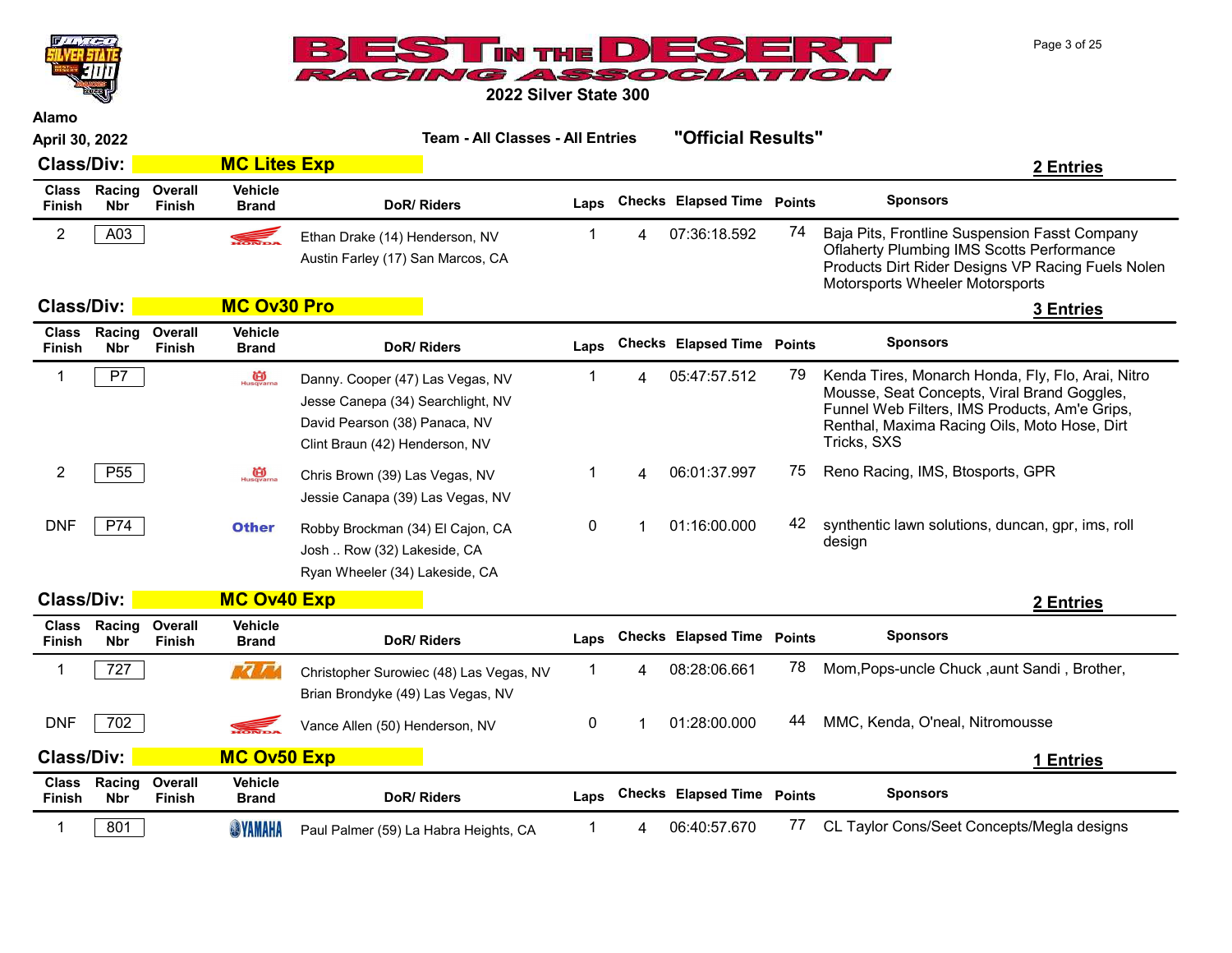Page 4 of 25



2022 Silver State 300

| April 30, 2022         |                            |                          |                                | <b>Team - All Classes - All Entries</b> |      |   | "Official Results"                |    |                                                                                                                                                                                                                                                                           |           |  |
|------------------------|----------------------------|--------------------------|--------------------------------|-----------------------------------------|------|---|-----------------------------------|----|---------------------------------------------------------------------------------------------------------------------------------------------------------------------------------------------------------------------------------------------------------------------------|-----------|--|
| <b>Class/Div:</b>      |                            |                          | <b>MC Ov60 Exp</b>             |                                         |      |   |                                   |    |                                                                                                                                                                                                                                                                           | 1 Entries |  |
| Finish                 | Class Racing<br><b>Nbr</b> | Overall<br><b>Finish</b> | <b>Vehicle</b><br><b>Brand</b> | DoR/Riders                              | Laps |   | Checks Elapsed Time Points        |    | <b>Sponsors</b>                                                                                                                                                                                                                                                           |           |  |
| 1                      | 807                        |                          | <b>SYAMAHA</b>                 | Kevin Clarke (62) El Paso, TX           |      | 4 | 08:23:39.407                      | 77 | Mafuzar Racing, Ole Crystal Bar Alpine Texas, and<br>Arturo Aguirre (Mechanic)                                                                                                                                                                                            |           |  |
| <b>Class/Div:</b>      |                            |                          | <b>MC IM Pro</b>               |                                         |      |   |                                   |    |                                                                                                                                                                                                                                                                           | 5 Entries |  |
| <b>Class</b><br>Finish | Racing<br><b>Nbr</b>       | Overall<br><b>Finish</b> | <b>Vehicle</b><br><b>Brand</b> | DoR/Riders                              | Laps |   | <b>Checks Elapsed Time Points</b> |    | <b>Sponsors</b>                                                                                                                                                                                                                                                           |           |  |
| 1                      | J16                        |                          | <b>KO AM</b>                   | Zach Myers (31) Laveen, AZ              | 1    | 4 | 05:54:44.658                      | 81 | Myers Family Racing, TBT, FLO, Five18 Designs,<br><b>Bothwell Transport, Desert Fanatics</b>                                                                                                                                                                              |           |  |
| 2                      | J1                         |                          | S.                             | Jarrett Curley (18) Page, AZ            | 1    |   | 06:29:48.500                      | 77 | TEAM51FIFTY, IMS, NitroMousse Race Tech,<br>Factory Backing, Twin Air, Hinson Clutch<br>Components, Ride Engineering, Ryno Power, FXR,<br>Works Connection, EVS, Streamline Brakes, Risk<br>Racing, Matrix Concepts, Air Time Clothing,<br>Gaerne, OGIO, Flo Motorsports, |           |  |
| 3                      | J47                        |                          | <b>MC AM</b>                   | Dustin Vasquez (29) N. Las Vegas, NV    | 1    | 4 | 06:57:55.670                      | 74 | Fly Racing, Kenda Tires, Hinson Clutch, IMS, FMF,<br>All Balls Racing Group, Truck and RV Repair of Las<br>Vegas, Beyond The Wake, Dirty attire,<br>SHELLEYCAKESLV, Dirtys Race Prep and<br><b>Fabrication, Blais Racing Services</b>                                     |           |  |
| 4                      | J10                        |                          | S.                             | Michael Campeau (56) Lebec, CA          | 1    | 4 | 07:04:12.635                      | 72 | <b>Star Cycle</b>                                                                                                                                                                                                                                                         |           |  |
| 5                      | J11                        |                          |                                | Colton  Scudder (26) Sparks, NV         | 1    | 4 | 07:10:20.455                      | 71 | SCUDDERS PERFORMANCE, FLY RACING, BIG<br>VALLEY HONDA, KEEP IT DIRTY, BLUD<br>LUBRICANTS, FLOW VISION, DDC RACING,<br>WORKS CONNECTION, FMF, IMS, UNCANNA,<br><b>BUB RUB RACING</b>                                                                                       |           |  |

| <b>Class/Div:</b>             |                                     | <b>MC IM Exp</b> | ' Entries                      |                                       |      |                            |    |                                                                              |
|-------------------------------|-------------------------------------|------------------|--------------------------------|---------------------------------------|------|----------------------------|----|------------------------------------------------------------------------------|
| <b>Class</b><br><b>Finish</b> | <b>Racing Overall</b><br><b>Nbr</b> | Finish           | <b>Vehicle</b><br><b>Brand</b> | DoR/Riders                            | Laps | Checks Elapsed Time Points |    | <b>Sponsors</b>                                                              |
|                               | O48                                 |                  | <b>SYAMAHA</b>                 | Ronnie Butterfield (38) Enoch, UT     |      | 06:41:28.616               | 83 | Team 150                                                                     |
|                               | O42                                 |                  | <b>GASGAS</b>                  | Wesley Grimshaw (32) Tehachapi, CA    |      | 06:42:18.309               | 79 | Hairy Tortoise Racing, Engine Ice, Sunstar<br>Engineering, Patriot Builders. |
|                               | O35                                 |                  | $\overrightarrow{H}$ Husqvarna | Brian Robinson (39) American Fork, UT |      | 06:52:40.454               | 76 |                                                                              |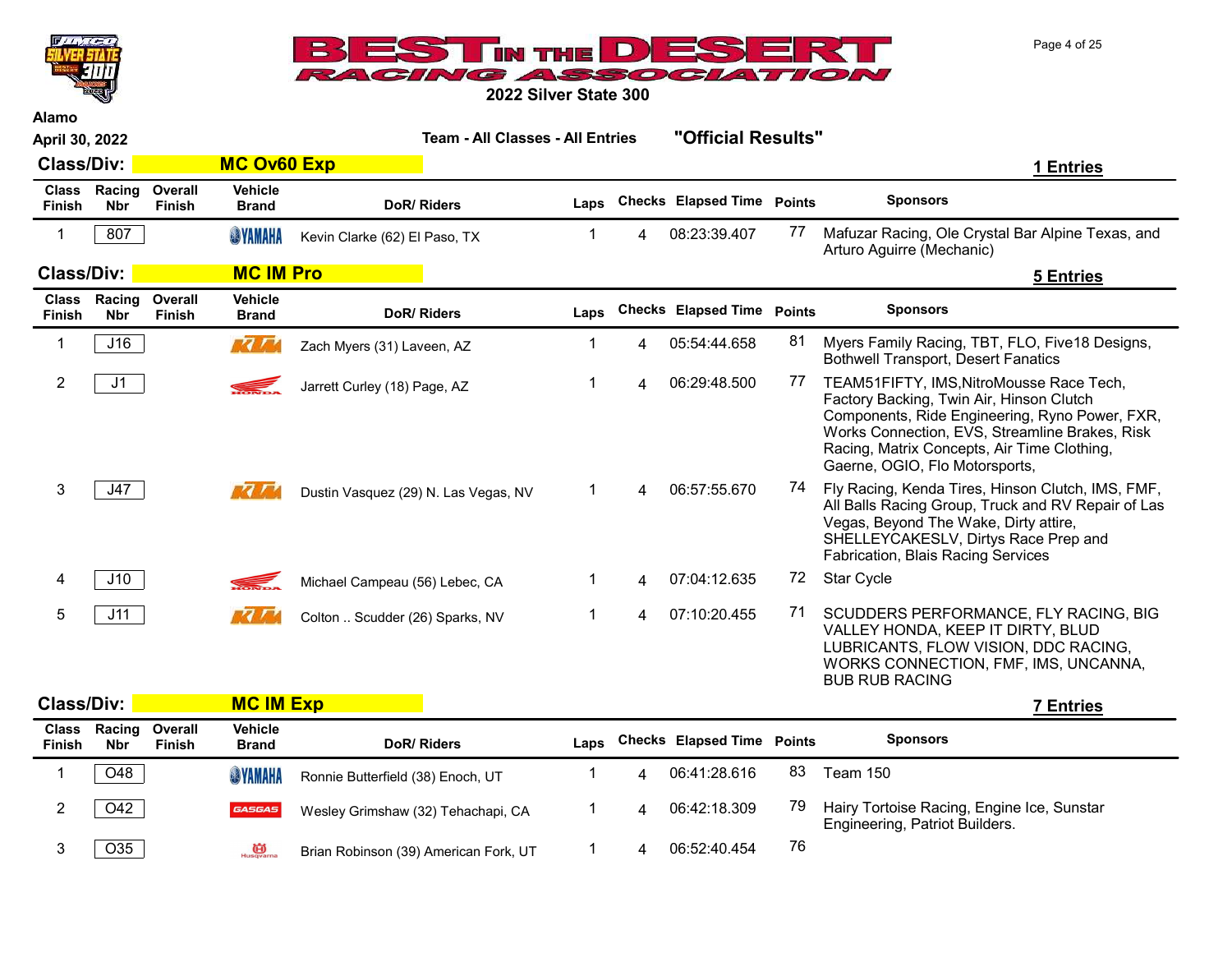



| <b>Alamo</b>                  |                      |                          |                                |                                                                                                                       |                                         |                |                                   |                    |                                                                                                                                                 |
|-------------------------------|----------------------|--------------------------|--------------------------------|-----------------------------------------------------------------------------------------------------------------------|-----------------------------------------|----------------|-----------------------------------|--------------------|-------------------------------------------------------------------------------------------------------------------------------------------------|
| April 30, 2022                |                      |                          |                                |                                                                                                                       | <b>Team - All Classes - All Entries</b> |                |                                   | "Official Results" |                                                                                                                                                 |
| <b>Class/Div:</b>             |                      |                          | <b>MC IM Exp</b>               |                                                                                                                       | 7 Entries                               |                |                                   |                    |                                                                                                                                                 |
| <b>Class</b><br><b>Finish</b> | Racing<br><b>Nbr</b> | Overall<br>Finish        | <b>Vehicle</b><br><b>Brand</b> | DoR/Riders                                                                                                            | Laps                                    |                | <b>Checks Elapsed Time Points</b> |                    | <b>Sponsors</b>                                                                                                                                 |
| 4                             | O7                   |                          | $\sqrt{7}$                     | Sam Cutler (30) Coalville, UT                                                                                         | 1                                       | 4              | 07:10:28.012                      | 74                 | Spy, Dunlop, Wicked Family, Skullcandy, OGIO,<br>IMS Products, Ryno Power, Slick Products, ODI,<br>No-Toil                                      |
| 5                             | O37                  |                          |                                | Taylor Baker (38) Henderson, NV                                                                                       | 1                                       | 4              | 07:22:28.283                      | 73                 | Precision Aerial Services, Retro Off-Road Racing,<br>Black &Baker, SDB WOODWORKING                                                              |
| 6                             | O34                  |                          | <b>SINAHA</b>                  | Greg Lyles (32) Colorado Springs, CO                                                                                  | 1                                       | 4              | 07:43:25.253                      | 72                 | Enduro Spec, BRP, UNCANNA                                                                                                                       |
| 7                             | O43                  |                          | ra ni                          | Daniel Bott (44) Enoch, UT                                                                                            | 1                                       | 4              | 08:11:01.815                      | 71                 | Bott family                                                                                                                                     |
| <b>Class/Div:</b>             |                      |                          | <b>MC IM Ama</b>               |                                                                                                                       |                                         |                |                                   |                    | <b>5 Entries</b>                                                                                                                                |
| <b>Class</b><br>Finish        | Racing<br><b>Nbr</b> | Overall<br>Finish        | Vehicle<br><b>Brand</b>        | DoR/Riders                                                                                                            | Laps                                    |                | <b>Checks Elapsed Time Points</b> |                    | <b>Sponsors</b>                                                                                                                                 |
| 1                             | O113                 |                          | <b>REFERENCE</b>               | Paul Mumford (37) Leadville, CO                                                                                       | -1                                      | 4              | 07:16:33.147                      | 71                 | Leadville Ski Country                                                                                                                           |
| 2                             | O63                  |                          | 77 <sub>77</sub>               | Kellen Davies (31) Los Gatos, CA                                                                                      |                                         | 4              | 07:20:19.642                      | 67                 | Amazing Girlfriend Jessica                                                                                                                      |
| 3                             | O56                  |                          | Husqvarna                      | Christopher Randall (32) Houston, TX                                                                                  | 1                                       | 4              | 07:51:31.759                      | 64                 | Mike Linderman Regina Randall Ronald Randall<br>Emma Randall Clarissa Cleveland Vera Ohara Paul<br>Hughes Eagle River Polaris Arctic Cat Alaska |
| 4                             | O83                  |                          |                                | Rick Adair (56) Apache Junction, AZ                                                                                   | -1                                      | 4              | 08:02:38.184                      | 62                 | <b>DSR Racing</b>                                                                                                                               |
| <b>DNF</b>                    | O81                  |                          |                                | Joe Kidd (20) Chandler, AZ                                                                                            | 0                                       | $\overline{2}$ | 03:27:30.000                      | 31                 | Kidd Family Racing, City Service Racing, Prairie<br>Dogs MC, AHM Suspension, BRP, Fasthouse                                                     |
| <b>Class/Div:</b>             |                      |                          | <b>MC Women Exp</b>            |                                                                                                                       |                                         |                |                                   |                    | 1 Entries                                                                                                                                       |
| <b>Class</b><br><b>Finish</b> | Racing<br><b>Nbr</b> | Overall<br><b>Finish</b> | <b>Vehicle</b><br><b>Brand</b> | DoR/Riders                                                                                                            | Laps                                    |                | <b>Checks Elapsed Time Points</b> |                    | <b>Sponsors</b>                                                                                                                                 |
| $\mathbf{1}$                  | W <sub>1</sub>       |                          | <b>SYAMAHA</b>                 | Kimberly Loppnow (28) Banning, CA<br>Krista Conway (32) Boulder City, NV<br>$\sim$ $\sim$ $\sim$ $\sim$ $\sim$ $\sim$ | $\mathbf 1$                             | 4              | 06:35:08.494                      | 77                 | Herlings Racing, IMS, Troy Lee Designs, Coyne<br>Powersports, GPR, NITROMOUSSE, mom & dad,<br>Mr.Loppnow, Bray, Finishline I                    |

Kenzy Smith (24) Yucaipa, CA

Page 5 of 25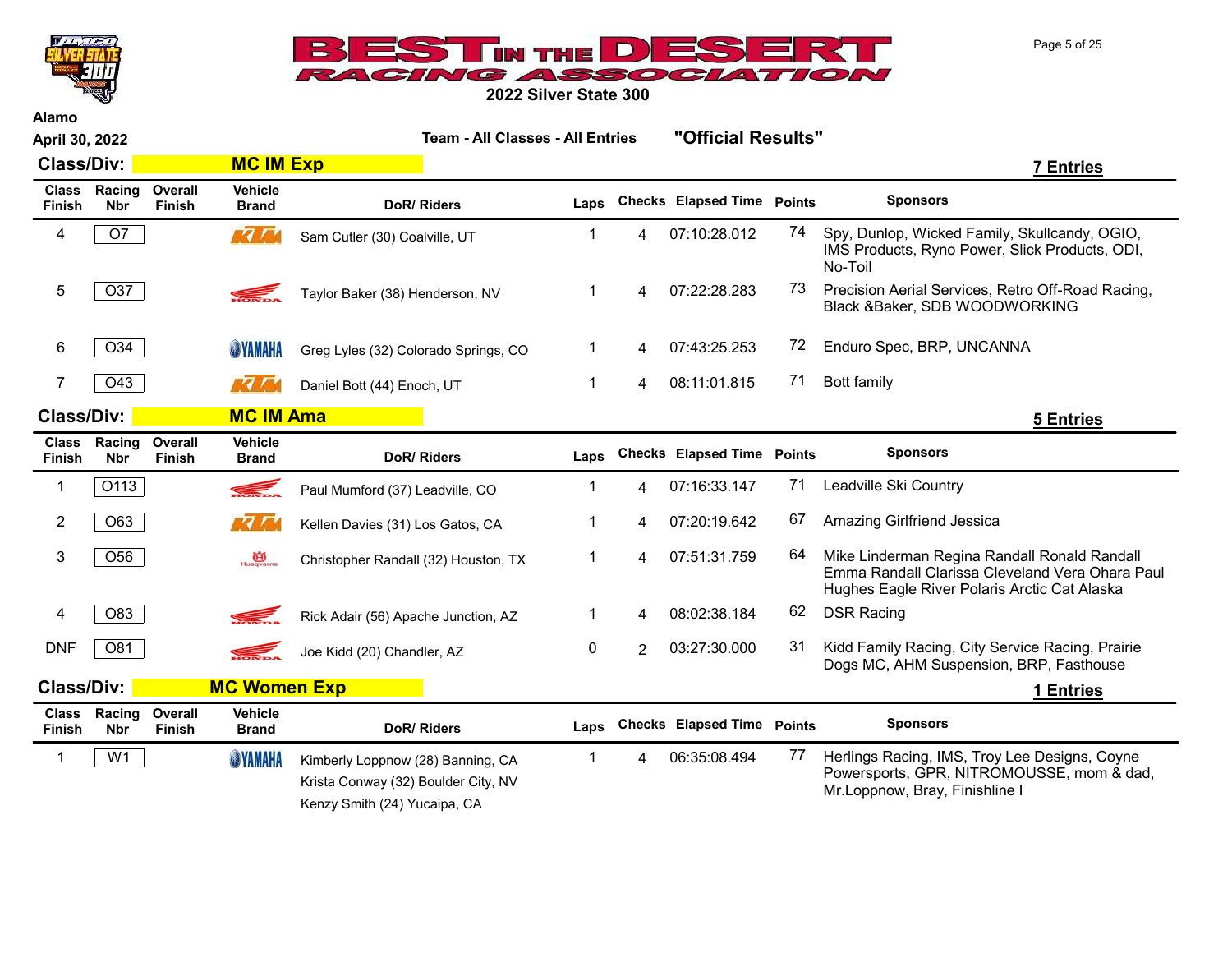



| Alamo                         |                      |                          |                                |                                                                                                                                                |                                         |   |                                   |                    |                                                                                                                                                                                       |
|-------------------------------|----------------------|--------------------------|--------------------------------|------------------------------------------------------------------------------------------------------------------------------------------------|-----------------------------------------|---|-----------------------------------|--------------------|---------------------------------------------------------------------------------------------------------------------------------------------------------------------------------------|
|                               | April 30, 2022       |                          |                                |                                                                                                                                                | <b>Team - All Classes - All Entries</b> |   |                                   | "Official Results" |                                                                                                                                                                                       |
| <b>Class/Div:</b>             |                      |                          | <b>MC Family Exp</b>           |                                                                                                                                                |                                         |   |                                   |                    | 2 Entries                                                                                                                                                                             |
| <b>Class</b><br><b>Finish</b> | Racing<br><b>Nbr</b> | Overall<br><b>Finish</b> | <b>Vehicle</b><br><b>Brand</b> | DoR/Riders                                                                                                                                     | Laps                                    |   | <b>Checks Elapsed Time Points</b> |                    | <b>Sponsors</b>                                                                                                                                                                       |
| 1                             | F <sub>23</sub>      |                          | <b>MC / Md</b>                 | Aaron Volle (34) Penryn, CA<br>Alden Volle (25) Penryn, CA                                                                                     | 1                                       | 4 | 06:08:11.570                      | 78                 | BajaBubba, Bubbas Express Carwash                                                                                                                                                     |
| <b>DNF</b>                    | F11                  |                          | ■⋖<br><b>Kawasaki</b>          | Ron. Goodwin (55) Las Vegas, NV<br>Ryan. Goodwin (27) Las Vegas, NV<br>Ronnie Goodwin (30) Las Vegas, NV<br>Stephen Goodwin (52) Las Vegas, NV | 0                                       | 0 | 00:00:00.000                      | 30                 | Carter Powersports, DeCal Works, Maxlima,<br>TreePro, BC Clothing, RADmx.com, IMS, Dubya,<br>Team Green, Total Body Fitness, 7one Crew,<br>Berluti, Scot Goggles Riding for Charlotte |
| <b>Class/Div:</b>             |                      |                          | <b>Quad Exp</b>                |                                                                                                                                                |                                         |   |                                   |                    | 2 Entries                                                                                                                                                                             |
| <b>Class</b><br><b>Finish</b> | Racing<br><b>Nbr</b> | Overall<br><b>Finish</b> | <b>Vehicle</b><br><b>Brand</b> | DoR/Riders                                                                                                                                     | Laps                                    |   | <b>Checks Elapsed Time Points</b> |                    | <b>Sponsors</b>                                                                                                                                                                       |
| 1                             | 444                  |                          | <b>SYAMAHA</b>                 | Alan Romans (52) Pahrump, NV<br>Jason Romans (49) Blue Diamond, NV                                                                             | 1                                       | Δ | 06:58:30.829                      | 78                 | Romans Brothers, G1 products, Ropin 4 Flat cattle<br>co. Mf'n Bingo Racing                                                                                                            |
| $\overline{2}$                | 423                  |                          | <b>SEL</b>                     | Zachary. Hayward (42) Lemon Grove, CA<br>Ismael Hernandez (42) Escondido, CA                                                                   | $\mathbf{1}$                            | 4 | 07:22:09.037                      | 74                 | Ish Racing                                                                                                                                                                            |
| <b>Class/Div:</b>             |                      |                          | <b>Quad IM Exp</b>             |                                                                                                                                                |                                         |   |                                   |                    | 3 Entries                                                                                                                                                                             |
| <b>Class</b><br><b>Finish</b> | Racing<br><b>Nbr</b> | Overall<br><b>Finish</b> | <b>Vehicle</b><br><b>Brand</b> | DoR/Riders                                                                                                                                     | Laps                                    |   | <b>Checks Elapsed Time Points</b> |                    | <b>Sponsors</b>                                                                                                                                                                       |
| $\mathbf{1}$                  | 610                  |                          |                                | Bret Greenholz (38) West Haven, UT                                                                                                             | 1                                       | 4 | 06:44:09.959                      | 79                 | CNC Distribution X-Travel. Suspension. Amazing<br>Wife. Jock Shop Graphics. TIreBlocks OMF Wheels                                                                                     |
| 2                             | 678                  |                          | <b>SYAMAHA</b>                 | David Arnold (46) Reno, NV                                                                                                                     | 1                                       | 4 | 07:03:18.897                      | 75                 |                                                                                                                                                                                       |
| <b>DNF</b>                    | 614                  |                          | <b>SYAMAHA</b>                 | Kyle Standage (30) Lake Havasu City, AZ                                                                                                        | 0                                       | 1 | 01:22:00.000                      | 42                 | Standage Tire & Auto, Elka shocks, Roll Deign,<br>Maxxis Tires, Sunstar                                                                                                               |
| <b>Class/Div:</b>             |                      |                          | <b>3 Wheel Exp</b>             |                                                                                                                                                |                                         |   |                                   |                    | 1 Entries                                                                                                                                                                             |
| <b>Class</b><br>Finish        | Racing<br><b>Nbr</b> | Overall<br><b>Finish</b> | <b>Vehicle</b><br><b>Brand</b> | DoR/Riders                                                                                                                                     | Laps                                    |   | <b>Checks Elapsed Time Points</b> |                    | <b>Sponsors</b>                                                                                                                                                                       |
| $\mathbf{1}$                  | 493                  |                          | <b>SEL</b>                     | David Ham (50) Buckeye, AZ<br>Tommy Harris (51) Unk,<br>Tristen Jones (34) Phoenix, AZ<br>David Wylie, Unk,                                    | $\mathbf 1$                             | 4 | 08:00:34.206                      | 77                 | TPC Trikes, Elka, GPR, IMS, Lone Star, Dasa, 100,<br>Binghamton Honda, Wicked Metal Design, Cheetah<br>Tires, Tire Blocks, Honda of Medford                                           |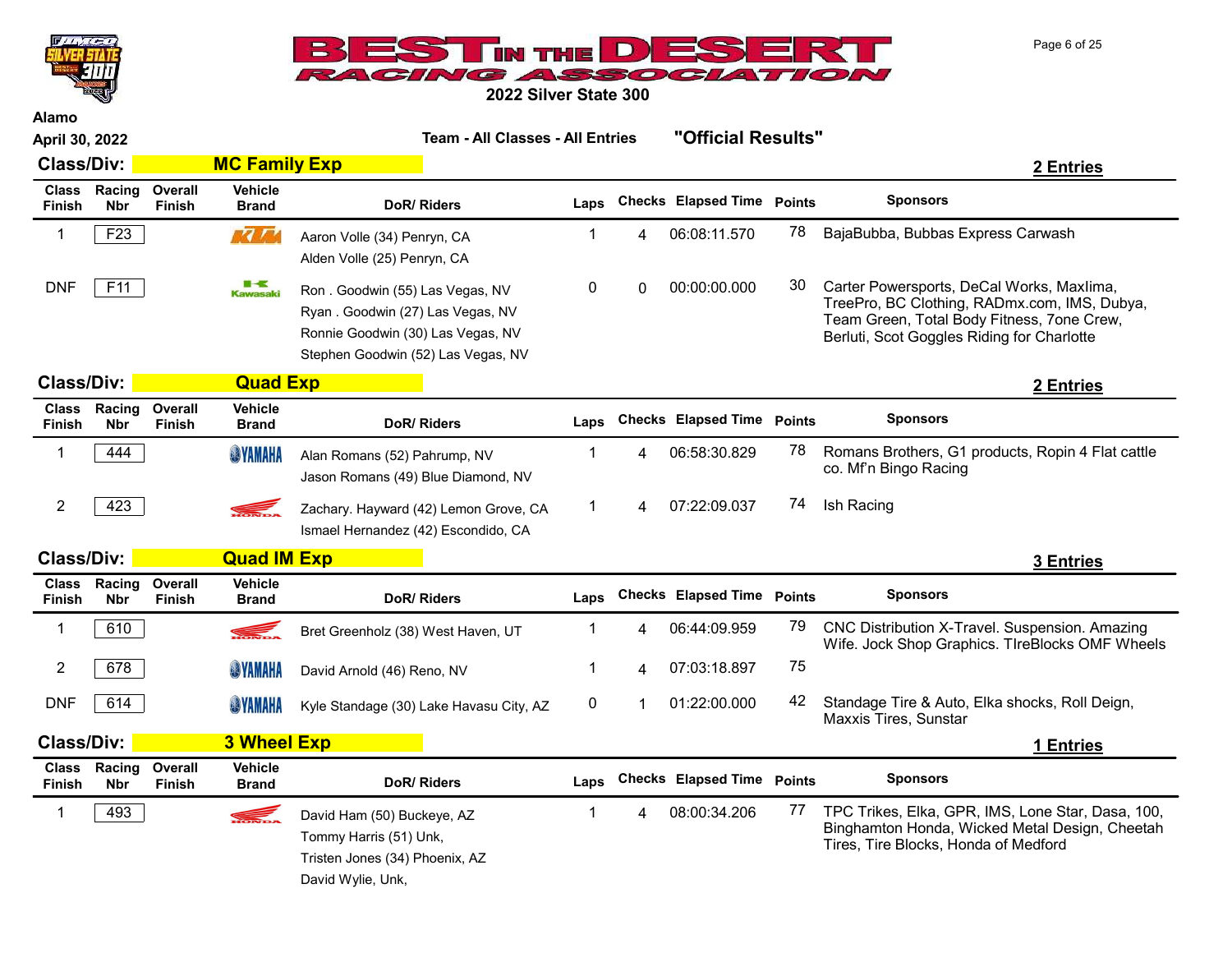



Alamo

April 30, 2022 Team - All Classes - All Entries "Official Results"

UTV, De Luxe To

| <b>Class/Div:</b> |                            |                          | <b>UTV N/A Pro</b>               |                                                                                                                                        |      |                |                                   |     | <b>25 Entries</b>                                                                                                                                                                                                                                                          |
|-------------------|----------------------------|--------------------------|----------------------------------|----------------------------------------------------------------------------------------------------------------------------------------|------|----------------|-----------------------------------|-----|----------------------------------------------------------------------------------------------------------------------------------------------------------------------------------------------------------------------------------------------------------------------------|
| Finish            | Class Racing<br><b>Nbr</b> | Overall<br><b>Finish</b> | Vehicle<br><b>Brand</b>          | DoR/Riders                                                                                                                             | Laps |                | <b>Checks Elapsed Time Points</b> |     | <b>Sponsors</b>                                                                                                                                                                                                                                                            |
| 1                 | 1930                       |                          | $5 - 7$                          | Max Eddy (39) Barstow, CA<br>Austin Eddy (18) Oak Hills, CA                                                                            |      | 4              | 06:05:12.615                      | 101 | 4wp Polaris yokohama KMC fox baja designs<br>Cryoheat Sparco VP racing fuel maxima oil lakeside<br>auto brokers SMG                                                                                                                                                        |
| 2                 | 1901                       |                          | <b>E</b> POLARIS<br>A CALANTARIO | Josh Row (32) Lakeside, CA<br>Preston Axford (34) Lakeside, CA                                                                         | 1    | 4              | 06:08:50.023                      | 97  | Polaris RZR, Yokohama Tires, Fox, Kmc, Cognito,<br>Rugged Radio, Savage UTV, Matlock Racing,<br>Switch Pro, Alba racing, Tireballs, Simpson, Factory<br>UTV, NecksGen, Felix Race Prep, Baja designs                                                                       |
| 3                 | 1811                       |                          | $5 - 7$                          | Ethan. Groom (15) Temecula, CA<br>Eric Dollente (42) El Centro, CA<br>Colbey Groom (49) Temecula, CA                                   | 1    | 4              | 06:13:41.104                      | 94  | Method Race Wheels, Tensor Tires, Polaris RZR<br>Factory Racing, 4WP Official, Monster Energy, IMS,<br>JTAS, VP Racing Fuels, Maxima Oils, Sparco,<br>Temecula Motorsports, JVRP, Troy Lee Designs,<br>SC-14, Fox Shox, Eibach Springs, Benchmark<br>Performance           |
|                   | 1957                       |                          | $5 - 4 - 2$                      | Austin Bolton (27) Corona, CA<br>Matthew Banuelos (42) Corona, CA                                                                      | 1    | 4              | 06:16:41.898                      | 92  | POLARIS RZR MAXIMA OILS Necksgen PCI AIM<br><b>GEARWRENCH MULTITOOL GRINDERS BAJA</b><br>DESIGNS, BF GOODRICH WALKER EVANS                                                                                                                                                 |
| 5                 | 1970                       |                          | 5000005                          | Cadence Cowan (16) Lake Havasu City, AZ<br>David Cowan (40) Apple Valley, CA                                                           | 1    | $\overline{A}$ | 06:17:20.901                      | 91  | Dc Motorsports Pedal Commander Polaris Rzr<br>Tensor Tire Method Race Wheels Go Fast Girls<br>Assault Shreddy Heatwave FOX Sparco 5150<br>Whips Rugged Radios Trophy Burro Pro Eagle<br>Antigravity Batteries Savage UTV                                                   |
| 6                 | 1915                       |                          | <b>KRI</b>                       | Michael Sandoval (21) Fallbrook, CA<br>Austyn Rodriguez (20) Bonsall, CA                                                               |      | 4              | 06:25:12.542                      | 90  | RACECO-USA, YOKOHAMA, VISION WHEEL,<br><b>HONDA</b>                                                                                                                                                                                                                        |
|                   | 1956                       |                          | z                                | Joe Bolton (64) Corona, CA<br>Matthew Banuelos (42) Corona, CA<br>Jason La Fortune (42) Upland, CA<br>Ian Lyons (20) National City, CA | 1    | 4              | 06:28:40.506                      | 89  | POLARIS Rzr, MultitoolGrinders, Maxima,<br>Necksgen, Walker Evans, ITP, PCI, OMF,<br>Gearwrench Tools, Madigan Motorsports, Aim, Baja<br>Designs, Zlt, Trinity Exhausts                                                                                                    |
| 8                 | 1995                       |                          |                                  | Kaden . Wells (23) Apple Valley, UT<br>Emma Cornwell (26) Chula Vista, CA<br>Travis Wells (50) Hurricane, UT                           | 1    | 4              | 06:33:34.673                      | 88  | Factory Polaris, Method, Tensor, Assault, Union<br>Graphic Co, Liquid Moly, Baja Designs, Simpson,<br>Alltech Motorsports, S&B Filters, Monsterseal, Fuel<br>Clothing, DWP, C&J Powdercoating, 5x5<br>communications, Tall Boy Truck Equipment, Savage<br>$IITU$ Deluve Te |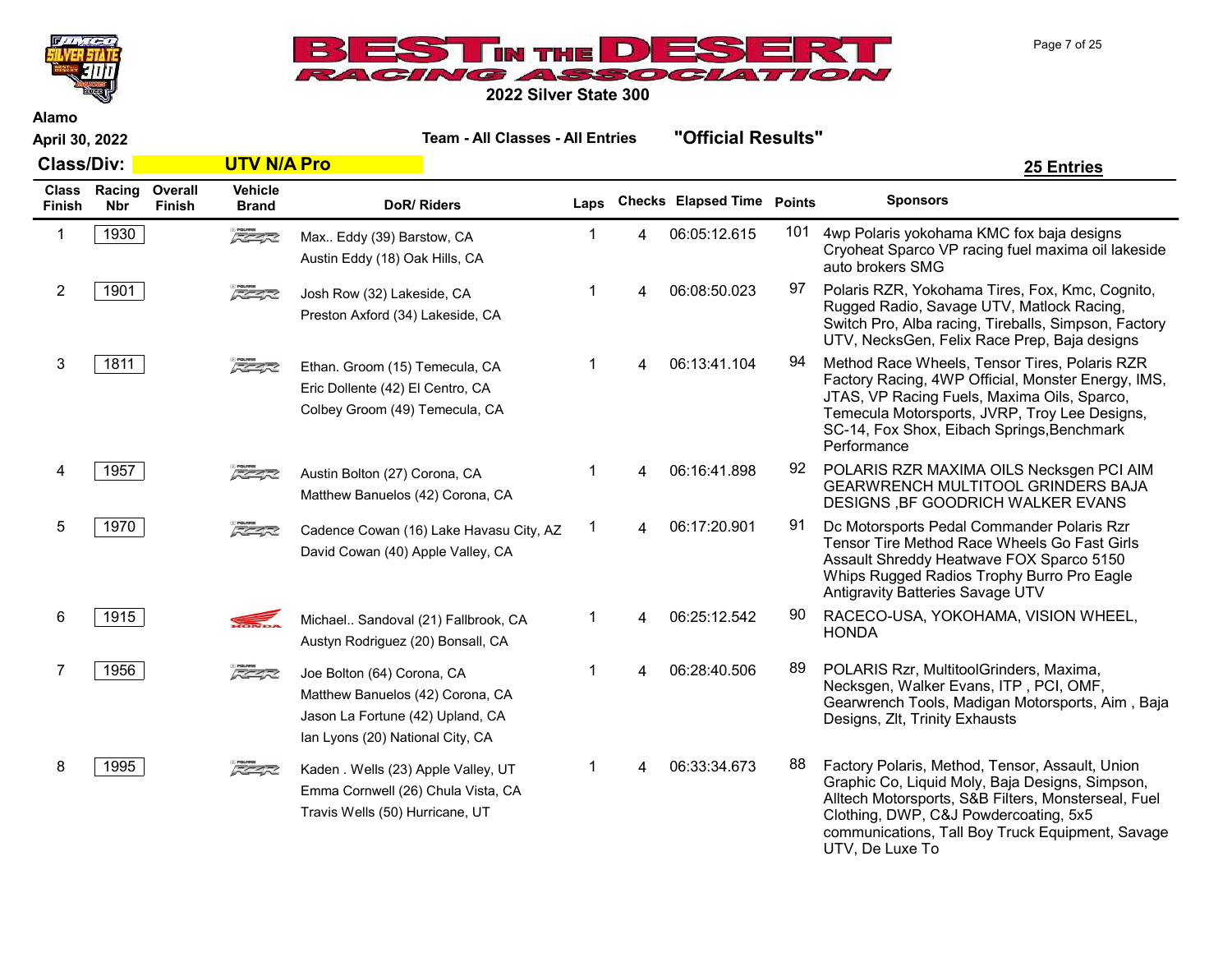



| <b>Alamo</b><br>April 30, 2022 |                      |                          |                                | <b>Team - All Classes - All Entries</b>                                                                                           |                |             | "Official Results"         |    |                                                                                                                                                                                                                                                                           |
|--------------------------------|----------------------|--------------------------|--------------------------------|-----------------------------------------------------------------------------------------------------------------------------------|----------------|-------------|----------------------------|----|---------------------------------------------------------------------------------------------------------------------------------------------------------------------------------------------------------------------------------------------------------------------------|
| <b>Class/Div:</b>              |                      |                          | <b>UTV N/A Pro</b>             |                                                                                                                                   |                |             |                            |    | <b>25 Entries</b>                                                                                                                                                                                                                                                         |
| <b>Class</b><br><b>Finish</b>  | Racing<br><b>Nbr</b> | Overall<br><b>Finish</b> | <b>Vehicle</b><br><b>Brand</b> | DoR/Riders                                                                                                                        | Laps           |             | Checks Elapsed Time Points |    | <b>Sponsors</b>                                                                                                                                                                                                                                                           |
| 9                              | 1929                 |                          | $\sqrt{2}$                     | Aspen. Chournos (25) St George, UT<br>Sam. Chournos (18) St George, UT<br>Lanse Chournos (52) St George, UT                       | -1             | 4           | 06:35:01.389               | 87 |                                                                                                                                                                                                                                                                           |
| 10                             | 1987                 |                          | $\sqrt{2}$                     | Armando Maldonado (35) Cypress, TX<br>Cory Whidden (39) Cypress, TX                                                               | $\mathbf{1}$   | 4           | 06:47:51.000               | 86 | AMPD Engineering LLC, Maverick PMC, BXM<br><b>Petroleum Geosciences</b>                                                                                                                                                                                                   |
| 11                             | 1950                 |                          | ■⋖<br><b>Kawasaki</b>          | Dean Yale (53) San Diego, CA<br>Blake Laughter (21) Elko, NV<br>Daniel Keyes (37) Fallon, NV                                      | $\mathbf 1$    | $\mathbf 4$ | 06:50:29.958               | 85 | Class1 Motorsports, Reno Motorsports, PRP, Reno<br>Kawasaki, Yale Mortgage                                                                                                                                                                                                |
| 12                             | 1927                 |                          | <b>SPOLARIS</b>                | Kaden Danbury (14) Vista, CA<br>Joshua Guillen (16) Beaumont, CA<br>Dustin Danbury (46) Vista, CA<br>Mathew Jensen (38) Vista, CA | $\mathbf 1$    |             | 06:57:38.959               | 84 | 4WP, Polaris RZR, SMG, Magnum Offroad, Tensor<br>Tire, SuperATV, Rigid, GBR, Walker Evans, UTV<br>Wolfpack, Motul, Method, PRP, Shreddy, Rugged<br>Radios, AGM, Benchmark, GSP, SD Powder<br>Coating, Desert Squadron, SwitchPros. Sparco,<br>Pyrotect, GoPro, H3r Perfor |
| 13                             | 1909                 |                          | $5 - 4 - 2$                    | Ron Turrell (53) Mesa, AZ<br>Josh Young (35) Chandler, AZ                                                                         | $\mathbf 1$    | 4           | 07:07:44.971               | 83 | MRT-tires, Raceline Wheels, Tempe Mechanical,<br><b>Zborz Racing</b>                                                                                                                                                                                                      |
| 14                             | 1803                 |                          | $\sqrt{2}$                     | Aaron Clark (47) Brea, CA<br>Ethan Clark (20) Yorba Linda, CA<br>Isaac Clark (18) Yorba Linda, CA                                 | $\mathbf{1}$   | 4           | 07:10:12.636               | 82 | Cabinet Outsource, IMG Motorsports, Raceline,<br><b>Rugged Radios</b>                                                                                                                                                                                                     |
| 15                             | 1941                 |                          | ■−€<br><b>Kawasaki</b>         | Zachary Kisman (28) Sparks, NV<br>Shane Kisman (54) Sparks, NV                                                                    | $\overline{1}$ | 4           | 07:16:55.969               | 81 | GFI Nevada, Kawasaki of Reno, Class1<br>Motorsports, Walker Evans Racing, Maxxis,<br>Raceline Wheels, Pyrotect, Team Green, River Rat<br>Motorsports, Rugged Radios, Silver State<br>International, Sparks Trailer Repair                                                 |
| 16                             | 1829                 |                          | ■−€<br><b>Kawasaki</b>         | Chad Thornton (50) Farmington, NM<br>Graham Tull (47) Farmington, NM                                                              | $\mathbf 1$    | 4           | 07:23:17.617               | 80 | C&J Equipment Racing, Owen Motorsports, Shock<br>Therapy, Rev Designs, KMC Wheels, BFG, Baja<br>Designs                                                                                                                                                                   |
| 17                             | 1999                 |                          | $z$ politics                   | Robert Campbell (30) Las Vegas, NV<br>Devin Holt (29) Las Vegas, NV<br>Duncan Campbell (65) Las Vegas, NV                         | $\mathbf 1$    | Δ           | 07:34:45.317               | 79 | Fusion Offroad, Herling Racing, Vital Motion Co,<br>Risq Racing, AK Hardparts, Dynojet, TR Beadlocks,<br>Runnit Racing, Liquid Iron Industries, Revlock Race<br>Supplies, Hostyle, Tortoise Supply Trailer Rental,<br>Fishgistics                                         |

Page 8 of 25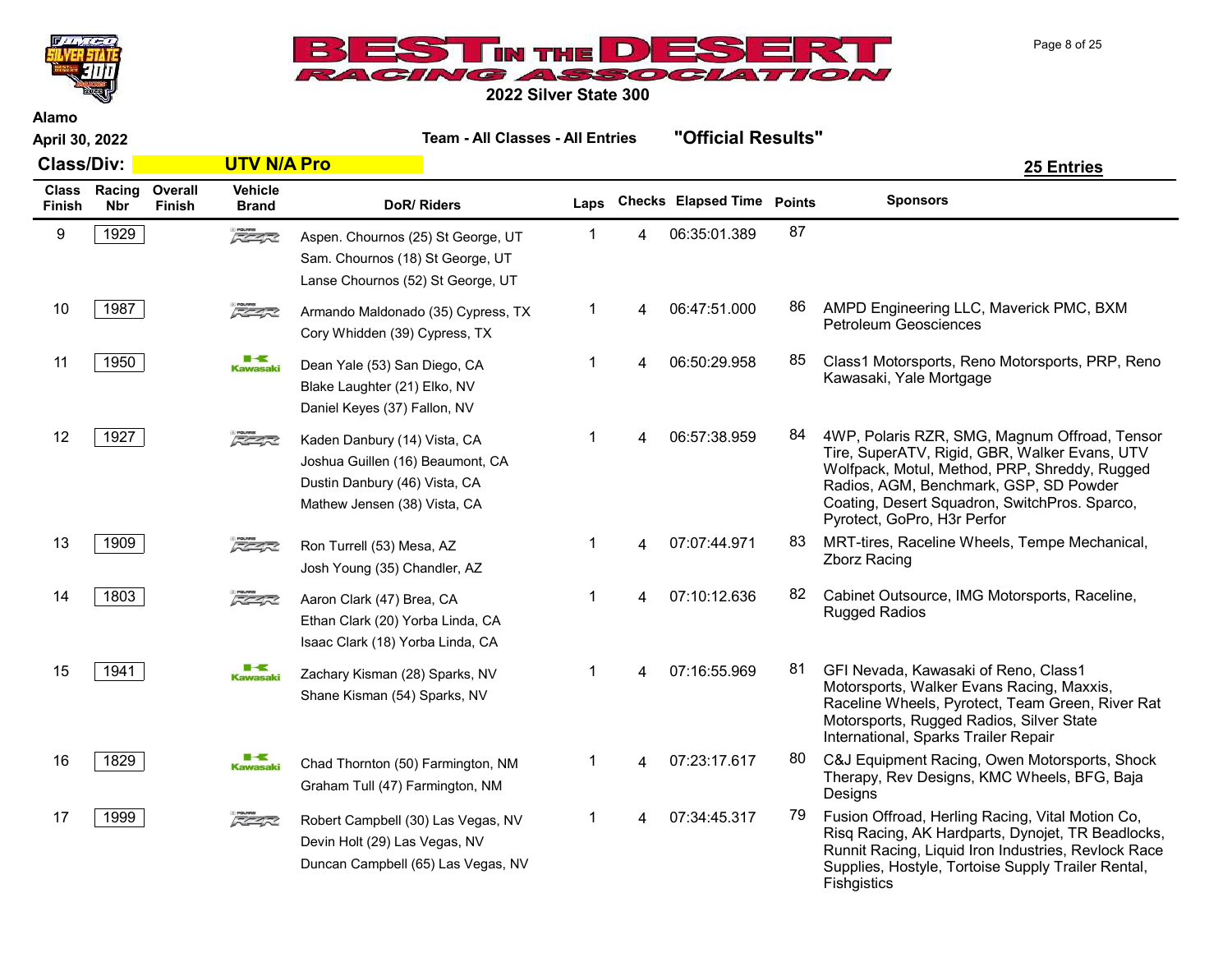



2022 Silver State 300

Alamo

April 30, 2022 Team - All Classes - All Entries "Official Results"

Class/Div: UTV N/A Pro 25 Entries DoR/ Riders **Laps** Checks Elapsed Time Points Sponsors

| <b>Class</b><br><b>Finish</b> | Racing<br><b>Nbr</b> | Overall<br><b>Finish</b> | <b>Vehicle</b><br><b>Brand</b> | DoR/Riders                                                                                                                                            | Laps |   | <b>Checks Elapsed Time</b> | <b>Points</b> | <b>Sponsors</b>                                                                                                                                                                                                                                                           |
|-------------------------------|----------------------|--------------------------|--------------------------------|-------------------------------------------------------------------------------------------------------------------------------------------------------|------|---|----------------------------|---------------|---------------------------------------------------------------------------------------------------------------------------------------------------------------------------------------------------------------------------------------------------------------------------|
| 18                            | 1828                 |                          | $\sqrt{2}$                     | Shandy Kittleson (42) Katy, TX<br>Nolan Hendley (17) Katy, TX<br>Ryan Pruitt, Canby, OR                                                               |      | Δ | 07:53:34.958               | 78            | Iron Supply Powersports Auth Polaris Dealer,<br>Rugged Radios, Method Race Wheels, Cognito<br>Motorsports, 3 Vikings Organics, All Terrain<br>Concepts, UTV WolfPack, Airdam Clutches                                                                                     |
| 19                            | 1954                 |                          | <b>Other</b>                   | John  Koltura (16) Yorba Linda, CA<br>John Koltura (56) Yorba Linda, CA                                                                               |      |   | 08:05:12.366               | 77            | Got Sand Performance, Eibach Springs, Method<br>Race Wheels, Demon powersports, Babbitts online,<br>Trinity Racing, Pci Radios, Prp seats, GBC Tires,<br>Cattrac Racing                                                                                                   |
| 20                            | 1968                 |                          | ARCTIC CAT                     | Michael. Meurer (56) Sedalia, CO<br>Victor Almeida (53) Scottsdale, AZ<br>Carlos Almeida (49) Apache Junction, AZ<br>Alec J. Paula (28) Las Vegas, NV |      |   | 08:12:54.587               | 76            | Meurer Law Offices PC ATS                                                                                                                                                                                                                                                 |
| <b>DNF</b>                    | 1934                 |                          | 医学家                            | Carey Mccandless (31) Saint George, UT<br>Michael Holcomb (55) Washington, UT                                                                         | 0    | 3 | 05:15:00.000               | 45            | LPOR, Fred's Liquor Store, Candle Motorsports                                                                                                                                                                                                                             |
| <b>DNF</b>                    | 1936                 |                          | $\frac{1}{\sqrt{2}}$           | Cash. . Shaleen (13) Lake Elsinore, CA                                                                                                                | 0    |   | 01:13:00.000               | 44            | Fusion Offroad Herling Racing Herling Construction                                                                                                                                                                                                                        |
| <b>DNF</b>                    | 1951                 |                          | 医学家                            | Mike Podratz (52) Winchester, CA<br>Damian Bermudez (29) Brawley, CA                                                                                  | 0    |   | 02:07:00.000               | 43            | Method, Burn Fuel, SC Coatings Corporation,<br>Energy Coil, Torco USA, ORW Temecula, Alltech<br>Motorsports, Elite Raceworks, Cryoheat, West<br><b>Coast Tireballs</b>                                                                                                    |
| <b>DNF</b>                    | 1850                 |                          | $\sqrt{2}$                     | Michael . Pascarella (35) Ridgecrest, CA<br>Rick Christman (27) Wenatchee, WA<br>Dan Moody (58) Barstow, CA<br>Dennis Wagoner (48) Hesperia, CA       | 0    | U | 00:00:00.000               | 30            | @polarisrzr @redcowracing Cognito Motorsports<br>TRINITY Racing @competitionled @ruggedradios<br>@5150whips @methodracewheels @tensortire<br>@garageproductsbushings @demonpowersports<br>@warfightermade @bombshellgear @tufftrailgear<br>@kwi_clutching @dynojetresearc |
| <b>DNF</b>                    | 1958                 |                          | 反革命                            | George Felix (65) Dickinson, TX<br>Felipe Santoyo (55) Houston, TX                                                                                    | 0    | 0 | 00:00:00.000               | 30            | Polaris RZR, H-Town Performance Polaris<br>Industries, Double E Racing MRT Tires JSR<br>Performance Trinity Exhaust Cryoheat RCV<br>Performance Lean Machine PolyCoat Systems, Inc.<br>Lined Transport Sales & Leasing                                                    |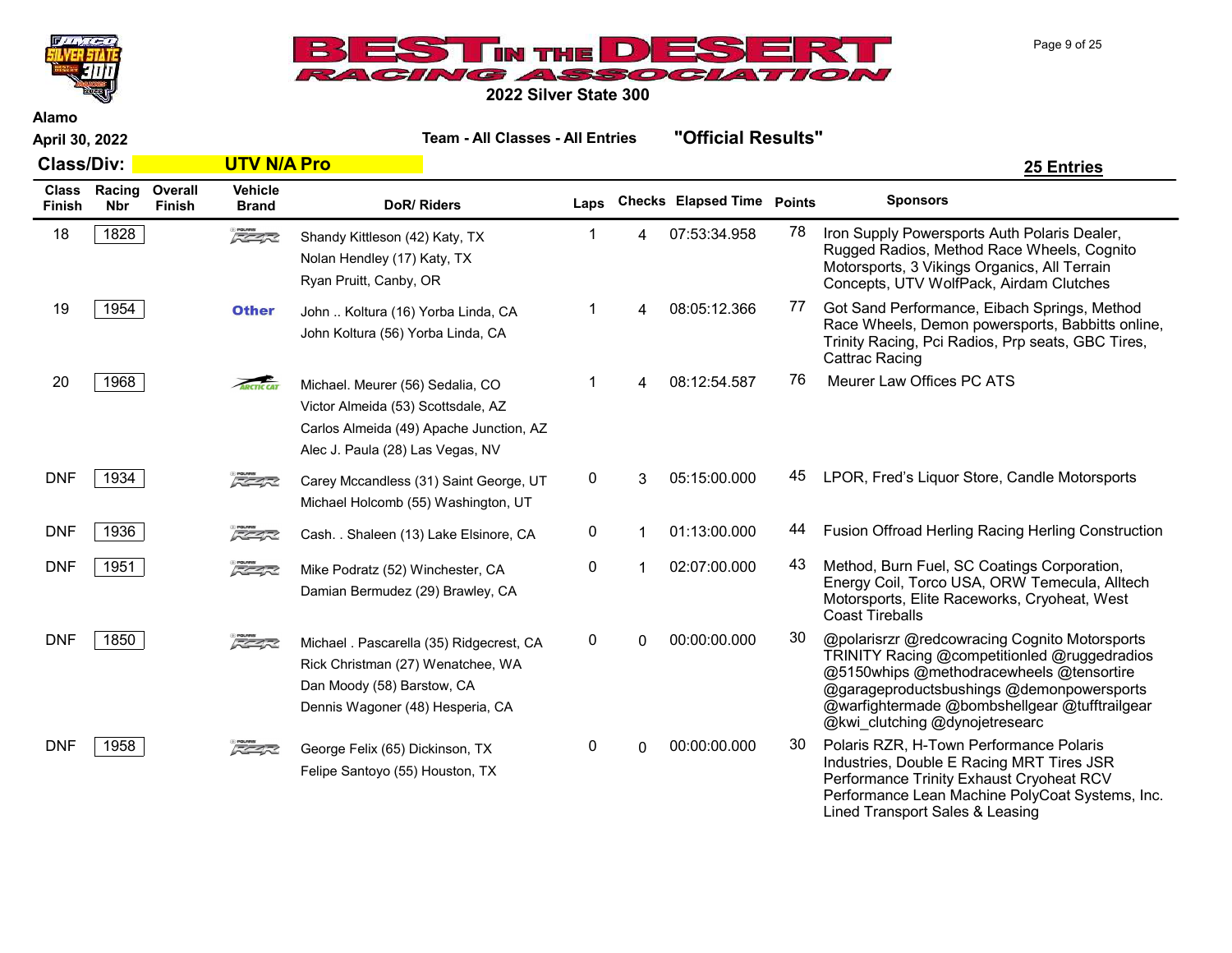



Alamo

April 30, 2022 Team - All Classes - All Entries "Official Results"

SSV Works

Class/Div: UTV Turbo Pro 30 Entries Class Racing Finish Nbr **Overall** Finish **Vehicle**<br>Brand DoR/ Riders **Laps** Checks Elapsed Time Points Sponsors 1 T950 **Can-am** Vito Ranuio (42) Stockton, CA 1 4 05:46:16.326 <sup>106</sup> Lonestar Racing, Canam, Method, Tensor, RCV, EVO, Rugged Radio, Five18 design, ZRP Vito Ranuio (42) Stockton, CA Stefano Ranuio (37) Lodi, CA 2 T898 **Can-am** Joe Terrana (21) Las Vegas. NV 1 4 05:47:49.436 102 Lonestar racing, Patricks Signs, PCI Radios, VP racing fuels Joe Terrana (21) Las Vegas, NV Jason Montes (35) Trabuco Canyon, CA 3 T978 **CHI-HII** Dustin Jones (37) Bossier City. LA 14 05:51:31.688 99 S3 Power Sports, Can Am, Monster Energy, Baja Designs, FOX, Maxxis tires, KMC Wheels, Evolution Power Sports, PRP Seat, Rugged Radios, Double E racing, XPS Oils, ZRP, Factory UTV, Steinjager Dustin Jones (37) Bossier City, LA Dustin Henderson (37) Bossier City, LA 4 T903 Seth Quintero (19) San Marcos. CA 14 05:55:17.401 97 Redbull, Polaris Factory Racing, BFGoodrich Tires, 4WP, KMC, Walker Evans Racing, Rigid, Sparco, VP Race Fuels, Lonestar Racing, Quintero Racing, Trinity Racing, RWD, CB industries, Rugged Radios Seth Quintero (19) San Marcos, CA Colby Wemple (22) San Marcos, CA 5 | T911 | **CHI-BIT** Cameron, Meister (17) California City, CA 1 4 05:55:21.147 96 Lone Star, CAN-AM, Method, ZRP, ITP, RCV, Baja-Designs Cameron. Meister (17) California City, CA Shamous . Smith (20) California City, CA Josh Meister (44) California City, CA Jason Meister (42) California City, CA 6 | T877 |  $\frac{1}{\sqrt{2}}$  Mikev, Kelly (15) Anaheim Hills CA  $\sqrt{2}$  1  $\sqrt{4}$  05:58:03.585  $\sqrt{95}$  Polaris RZR, PCI Race Radios, Jamar Performance, GBC Motorsports, Trinity Racing, King Shocks, Raceline Wheels, Lonestar Racing, Cage Wrx, Candle Motorsports, DynoJet, Fineline Suspension, Tire Blocks, PRP Seats, Super ATV, Antigravity Batteries, UTV Mikey.. Kelly (15) Anaheim Hills, CA Douglas Allan (33) Lancaster, CA Anthony Martinez (27) Anaheim Hills, CA 7 T948 Monster Energy, Can-Am, System 3, Boxo USA, Baja Designs, Cognito Motorsports, Eibach, Evo Powersports, Factory UTV, Fuelsafe, Fox, Off the Grid, OMF Wheels, Pro Eagle, PRP, Rokblokz, Sparks, Summers Brothers, Torco USA, Zollinger, Impact, Savage UTV Matt Burroughs (53) Norco, CA Bradley Howe (35) Lake Hughes, CA Zach Burroughs (24) Norco, CA 8 T917 **Can-Am** Jason Murray (39) Corona. CA 1 4 06:05:44.037 <sup>93</sup> Can-Am, ITP, Raceline, Torco, SSV Works, AIM, Summer Brothers, FOX, AMR, Lonestar, Buggy Whips, 212 Gloves, Axxia, PCI Radio, PRP Seats, Jason Murray (39) Corona, CA

Page 10 of 25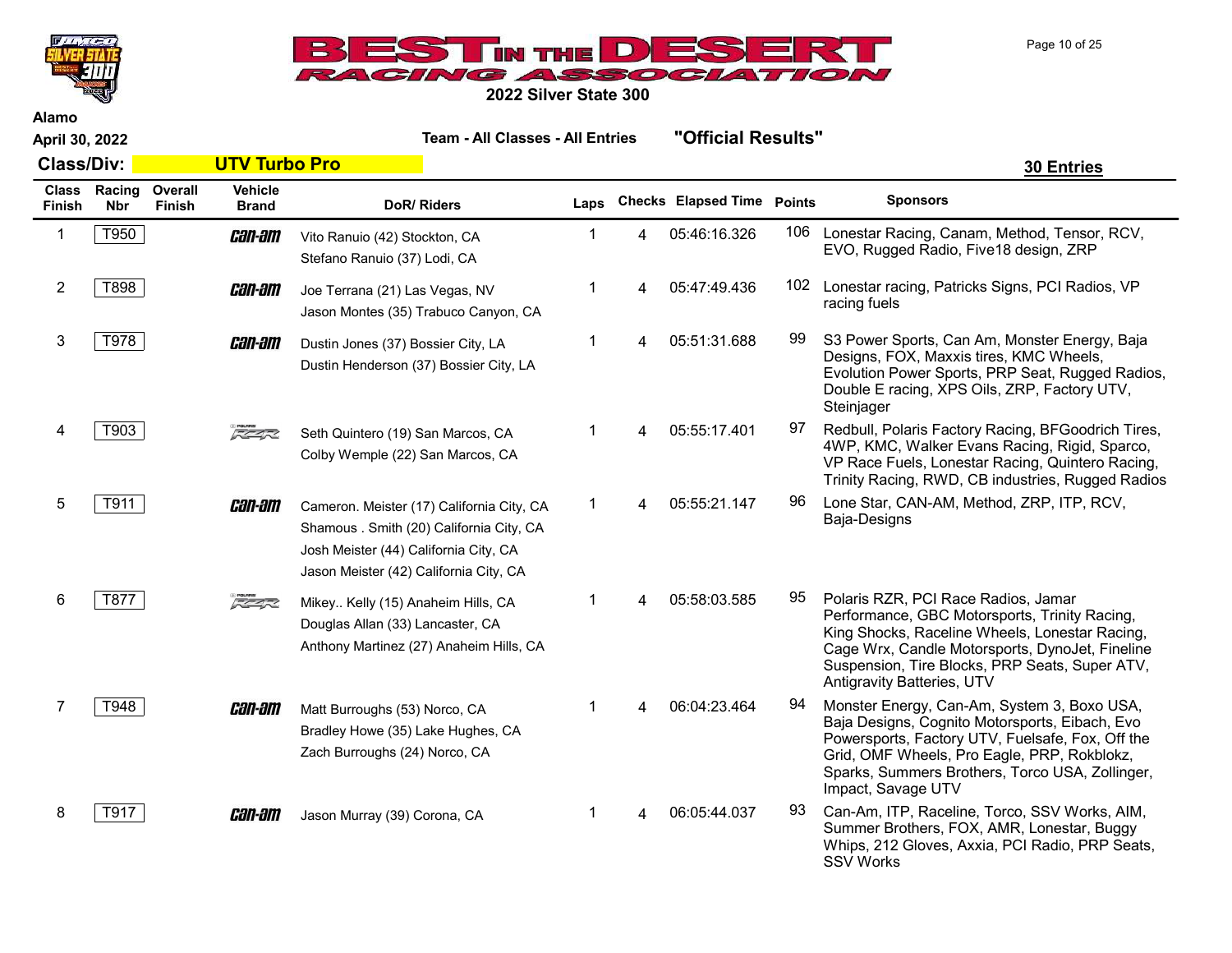Page 11 of 25



2022 Silver State 300

| April 30, 2022 |  |  |  |
|----------------|--|--|--|
|----------------|--|--|--|

|                               |                      |                   |                                | <b>2022 Silver State 300</b>                                                                                                                |      |                            |               |                                                                                                                                                                                                                                                                        |  |
|-------------------------------|----------------------|-------------------|--------------------------------|---------------------------------------------------------------------------------------------------------------------------------------------|------|----------------------------|---------------|------------------------------------------------------------------------------------------------------------------------------------------------------------------------------------------------------------------------------------------------------------------------|--|
| Alamo<br>April 30, 2022       |                      |                   |                                | <b>Team - All Classes - All Entries</b>                                                                                                     |      | "Official Results"         |               |                                                                                                                                                                                                                                                                        |  |
|                               | <b>Class/Div:</b>    |                   | <b>UTV Turbo Pro</b>           |                                                                                                                                             |      |                            |               | <b>30 Entries</b>                                                                                                                                                                                                                                                      |  |
| <b>Class</b><br><b>Finish</b> | Racing<br><b>Nbr</b> | Overall<br>Finish | <b>Vehicle</b><br><b>Brand</b> | DoR/Riders                                                                                                                                  | Laps | <b>Checks Elapsed Time</b> | <b>Points</b> | <b>Sponsors</b>                                                                                                                                                                                                                                                        |  |
| 9                             | T986                 |                   | $\sqrt{2}$                     | Larry Heidler (48) Moreno Valley, CA<br>Nicholas Granlund (49) Henderson, NV<br>Scott. Baker (43) Anaheim Hills, CA                         |      | 06:06:39.088               | 92            | Amplex Racing, Polaris GBC Method Race Wheels<br>Fox Shocks Romo Motorsports VP Race Fuels Tire<br>Blocks Cross Motorsports Baja Designs SLP<br>Products Anti Gravity Batteries RCV Axles PCI<br>Radios Legacy Ride Company San Diego Powder<br>and protective coating |  |
| 10                            | T991                 |                   | $7 - 47$                       | Sierra  Romo (21) Henderson, NV<br>Wes Lefler (41) Las Vegas, NV                                                                            |      | 06:11:39.245               | 91            | Polaris RZR, Toyo Tires, SuperATV, Walker Evans,<br>Holz, Chupacabra, Baja Designs, Proline Wraps,<br>Antigravity Batteries, Hostyle, PCI, Queen Racing,<br><b>VP Race Fuels</b>                                                                                       |  |
| 11                            | T967                 |                   | <i>can-am</i>                  | Ryan Sims (41) Jarales, NM<br>Tucker Smith (18) Las Vegas, NV<br>Edward Kendrick (48) N Las Vegas, NV<br>Austin Elmquist (25) Las Vegas, NV |      | 06:27:07.174               | 90            | Lumberjack Racing, Sims Motorwerx, 5x5<br>Communications, Method Race Wheels, Kartek,<br><b>UTV Shocks</b>                                                                                                                                                             |  |
| 12                            | T827                 |                   | <i>can-am</i>                  | Jack  Olliges (15) Las Vegas, NV<br>John Black, Las Vegas, NV<br>Dustin Orth (40) Las Vegas, NV                                             |      | 06:30:57.571               | 89            | BFG, VP fuels, KWI Clutching, Fox Shox, KMC<br>wheels, Rugged Radios, Baja Designs, Team Ford,<br>Pro Eagle Jacks, Aftermarket HQ, Evo Powersports,<br>Golden Gaming,                                                                                                  |  |
| 13                            | T902                 |                   | z                              | Evan Striplin (18) Blythe, CA<br>Ryan Morrison (40) Peoria, AZ                                                                              |      | 06:41:23.798               | 88            | UTV Race Group, GBC Tires, KMC Wheels, Tire<br>Blocks, Cruz Armor, Trinity Racing, AiM Sports<br>Data, PCI Radios, VP Race Fuels, Competition<br>Toatings, 5x5 Communications, LoneStar Racing,<br>Holz Racing, CMi, ZRP, Rigid Industries                             |  |

Isaac Schreurs (31) Pflugerville, TX Ben Metcalf (45) Lake Forest, CA

Collin Miller (15) Canyon Lake, CA Donald Van Hoff (40) Cayon Lake, CA

Colt Brinkerhoff (34) Laguna Hills, CA Rachel Bosemer (29) Laguna Hills, CA

- 14 T888 **Can-am** David Kron (44) Hayward, WI 1 4 07:04:06.703 87 Badger Performance
- 15 T928 West Coast Backhoe, GBC tires, IMG Motorsports, Black Rock Mining, Raceline Wheels, Savage UTV, Super ATV, Trinity Racing, Heatwave Visual, In N Out Registration
- 16 T845 **Can-am** Colt Brinkerhoff (34) Laguna Hills. CA 1 4 08:09:40.864 <sup>85</sup> Dusty Crew Apparel, Can-Am, Eagles Landing Travel Plaza's, System 3 Offroad, Lonestar Racing, Accelerated Funding, Val Brinkerhoff Racing Stables, Blud Lubricants, HMF Exhaust, EVO Powersports, S&B Filters, SealSavers, TireBlocks, Assault Industries,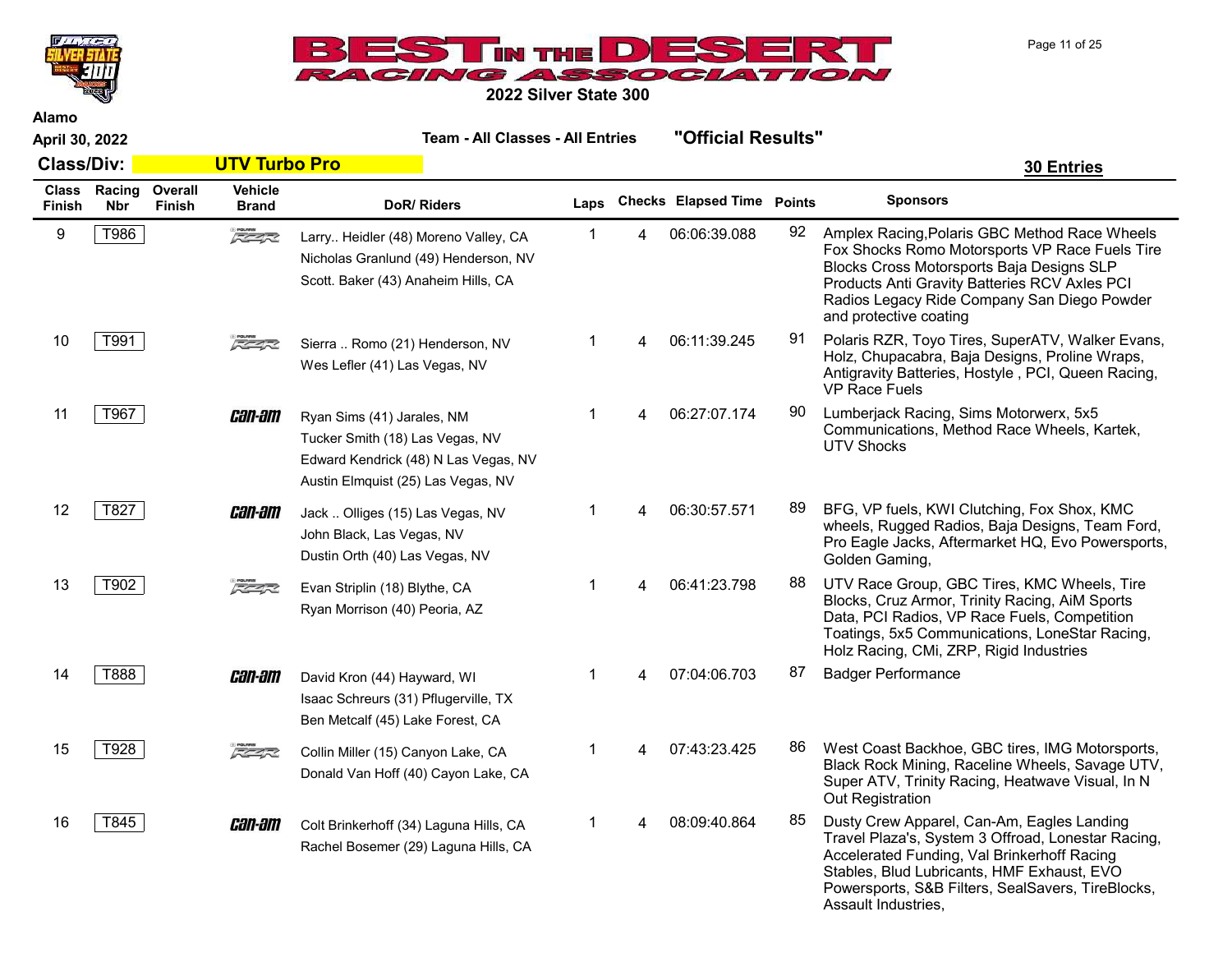Page 12 of 25



2022 Silver State 300

| April 30, 2022                |                      |                   |                                |                                                                                                                                     | <b>Team - All Classes - All Entries</b> |   |                                   | "Official Results" |                                                                                                                                                                                                                                                                            |
|-------------------------------|----------------------|-------------------|--------------------------------|-------------------------------------------------------------------------------------------------------------------------------------|-----------------------------------------|---|-----------------------------------|--------------------|----------------------------------------------------------------------------------------------------------------------------------------------------------------------------------------------------------------------------------------------------------------------------|
| <b>Class/Div:</b>             |                      |                   | <b>UTV Turbo Pro</b>           |                                                                                                                                     |                                         |   |                                   |                    | <b>30 Entries</b>                                                                                                                                                                                                                                                          |
| <b>Class</b><br><b>Finish</b> | Racing<br><b>Nbr</b> | Overall<br>Finish | <b>Vehicle</b><br><b>Brand</b> | DoR/Riders                                                                                                                          | Laps                                    |   | <b>Checks Elapsed Time Points</b> |                    | <b>Sponsors</b>                                                                                                                                                                                                                                                            |
| 17                            | T863                 |                   | <i>can-am</i>                  | Andrew Garvey (30) El Centro, CA<br>Michael Garvey (38) Belton, TX                                                                  |                                         | 4 | 08:26:41.167                      | 84                 | Forney Industries, Coyne Powersports, Hardwire<br>Performance, HalfbakedCo, JD DesignCo,<br>KazBros, Method, Tensor, KWI Clutching,<br>Fifty6Industries, Baja Designs, PRP Seats,<br>Summers Brothers, All Tech Motorsports, RVMD,<br>JP, ZRP, Sandcraft Motorsports, PCI, |
| 18                            | T958                 |                   | $\sqrt{27}$                    | Michael Mamelli Jr (49) Huntington Beach, (                                                                                         |                                         | 4 | 09:30:38.718                      | 83                 | #polarisrzr @polarisrzr #TeamRzr @TeamRzr<br>#motoracetire @motoracetire #musclewheels<br>@musclewheels @sparcousa @sparcoofficial<br>@teamsparco #pciradios @pciradios #Rigidnation<br>#RigidIndustries @Rigidnation @RigidIndustries<br>#sandcraft rcr @sandcraft rcr #  |
| <b>DNF</b>                    | T994                 |                   | <b>Other</b>                   | Chase De Sousa Dias (18) Blythe, CA<br>George De Sousa Diaz (44) Blythe, CA                                                         | 0                                       | 3 | 04:53:00.000                      | 52                 |                                                                                                                                                                                                                                                                            |
| <b>DNF</b>                    | T913                 |                   | $\sqrt{2}$                     | Branden Sims (36) Prescott Valley, AZ<br>Skyler Howell (30) Phoenix, AZ                                                             | 0                                       | 2 | 02:54:00.000                      | 51                 | RZR Factory Racing, Tensor Tire, Lonestar Racing,<br>Highlifter, Baja Designs, Fox, Method Race Wheels,<br>RCV, Rugged Radios, Shock Therapy                                                                                                                               |
| <b>DNF</b>                    | T841                 |                   | $5 - 7$                        | Jacob Peter (15) Canyon Lake, CA<br>Sean Dooley (52) Canyon Lake, CA                                                                | 0                                       |   | 01:09:00.000                      | 50                 | 4 Wheel Parts Official, Scanlon Motorsports, Polaris<br>RZR, Carr One Fabrication, GBC Motorsports, KMC<br>Wheels, HMF Exhaust, Super ATV, American<br>Material, Action Gas, PRP Seats, Motul, Cryoheat,<br>Antigravity Batteries, King Shocks, Tire Blocks, FLY<br>Racin  |
| <b>DNF</b>                    | T851                 |                   | <i>can-am</i>                  | Herman Johnson (50) Rio Rancho, NM<br>Austin Johnson (25) Rio Rancho, NM<br>Chris Whelchel (46) Rio Rancho, NM                      | 0                                       |   | 01:10:00.000                      | 49                 | Metal Center, Kwik-Saw Racing, Method Race<br>Wheels, BFGoodrich Tires, Rugged Radios                                                                                                                                                                                      |
| <b>DNF</b>                    | T882                 |                   | <i>can-am</i>                  | Glen Banta (51) Surprise, AZ<br>Tanner Ramsay (27) Suprise, AZ<br>Gerber Jayden (26) Wittmann, AZ<br>Steve Hoffman (47) Suprise, AZ | 0                                       | 1 | 01:11:00.000                      | 48                 | HSD Industries, KMC Wheels, RCV Performance,<br>Alsup Racing Development, ePowerSteering                                                                                                                                                                                   |
| <b>DNF</b>                    | T995                 |                   | <i>can-am</i>                  | Colton Gubler (27) Henderson, NV<br>Ashley Antill (26) Las Vegas, NV                                                                | 0                                       |   | 01:48:00.000                      | 47                 | G&G Motorsports, BC Clothing, TR Beadlocks,<br>Dirt2Dunes, Toyotires, Optima Batteries, Flowvision                                                                                                                                                                         |

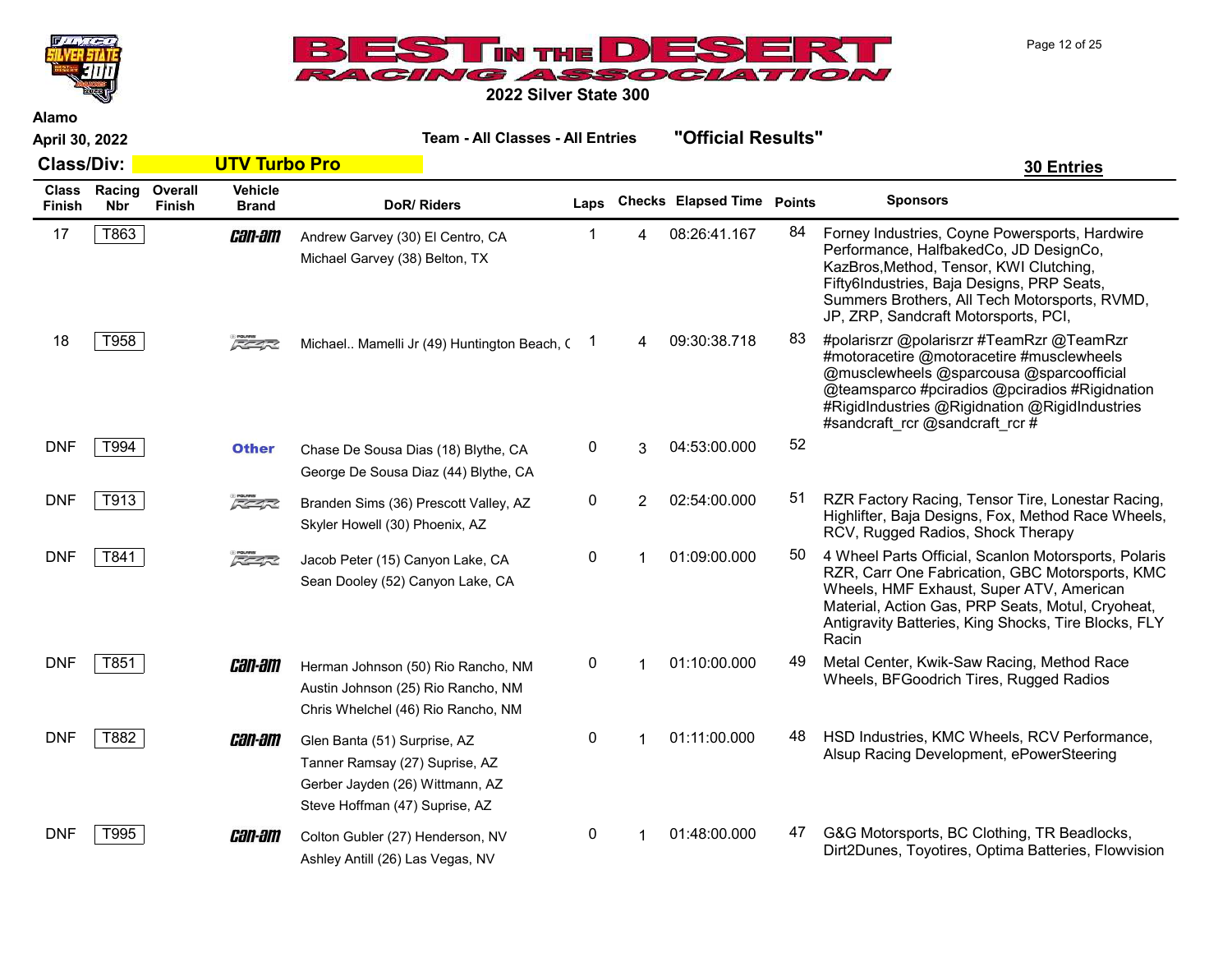



2022 Silver State 300

April 30, 2022 Team - All Classes - All Entries "Official Results" Class/Div: UTV Turbo Pro 30 Entries Class Racing Finish Nbr **Overall** Finish **Vehicle**<br>Brand DoR/ Riders **Laps** Checks Elapsed Time Points Sponsors DNF T922 **Can-am** Bernie Gomez (59) Huntsville, AL 0 1 01:49:00.000 46 Quantum Racing Fernando Flores (40) Ensenada, BC Mark Barnett (51) Chula Vista, CA DNF T927 **CHILM Justin Smith (51) Wittman, AZ** 6 1 02:13:00.000 45 Shock Therapy, Method Wheels, Tensor Tires, ZRP, PRP, Speed Strap, PCI, Baja Designs, Queen Racing, Streamline Brakes Justin Smith (51) Wittman, AZ Jason Smith (48) Peoria, AZ DNF T925 2Dukes Tool Sales, MRT, Rugged Radios, RCV, Fun Center James Moore (40) Farmington, NM Jerry Edgar (42) Farmington, NM Krysten . Moore (34) Farmington, NM Tj Brixner (44) Bloomfield, NM DNF | T989 | **CHI-HIII** Tim Fields (54) Olai CA  $0$  0 00:00:00.000 00:00:00.000 Performance, Fortin Racing, ZRP, Tensor Tires, Method Wheels, KWI Clutching, Fields **Consulting** Tim Fields (54) Ojai, CA John Mcmurrin (38) Lakeside, CA DNF | T805 | TROS | TROS | Insse Nelson Paso Robles CA | 0 00:00:00.000 00:00.000 000 4WP Toste co 805 Fox Method Rigid Sparco XTravel VP Racing Awthentik BF Goodrich Maxima Swtichpros EVP Fire Power ZRP Troy Lee Designs San Diego Powder Coat Atlas Animal Rescue Jesse Nelson, Paso Robles, CA Dustin Boeddeker (30) Paso Robles, CA DNF T944 **CHILE AM CHILE REST AND AM CHILE AND AM CHILE AND AM CHILE RESPONSIVE AM**, BFGoodrich, XPS, Monster Energy, Superior Powder Coating, Monster Seal, Factory UTV, Vision Wheel, Discount Tire, Union Graphic, Sparco, AIM, RvTravelWorld Phil Blurton (35) Auburn, CA Beau Judge (45) Rocklin, CA Class/Div: UTV Tro Unl 27 Entries Class Finish Racing Nbr **Overall** Finish Vehicle Brand DoR/ Riders Laps Checks Elapsed Time Points Sponsors 1 2910 **CHI-HII** Chris Blais (41) Apple Valley. CA 1 4 05:52:00.474 103 Blais Racing Services, Canam, Alsup RD, Kenda, KWI Clutching, KMC Wheels, Blud Lubricants, Eibach, UTV Shocks, PCI, PMB, Turn 2 TV, Baja Designs, Impact, Mastercraft, AIM, Tire Balls Chris Blais (41) Apple Valley, CA Jeremy Gray (35) Hinkley, CA 2 2913 **Can-am** Dan Fisher Gilbert AZ 1 4 05:54:55.013 99 Lonestar Racing, CanAm, Aims, Alltech Motorsports, Tireballs, Five18 Design, PCI Radios, Method Race Wheels, Tensor Tires Dan.. Fisher, Gilbert, AZ Kyle Anderson (25) Gilbert, AZ

Garrick Lastra (46) Mesa, AZ

Page 13 of 25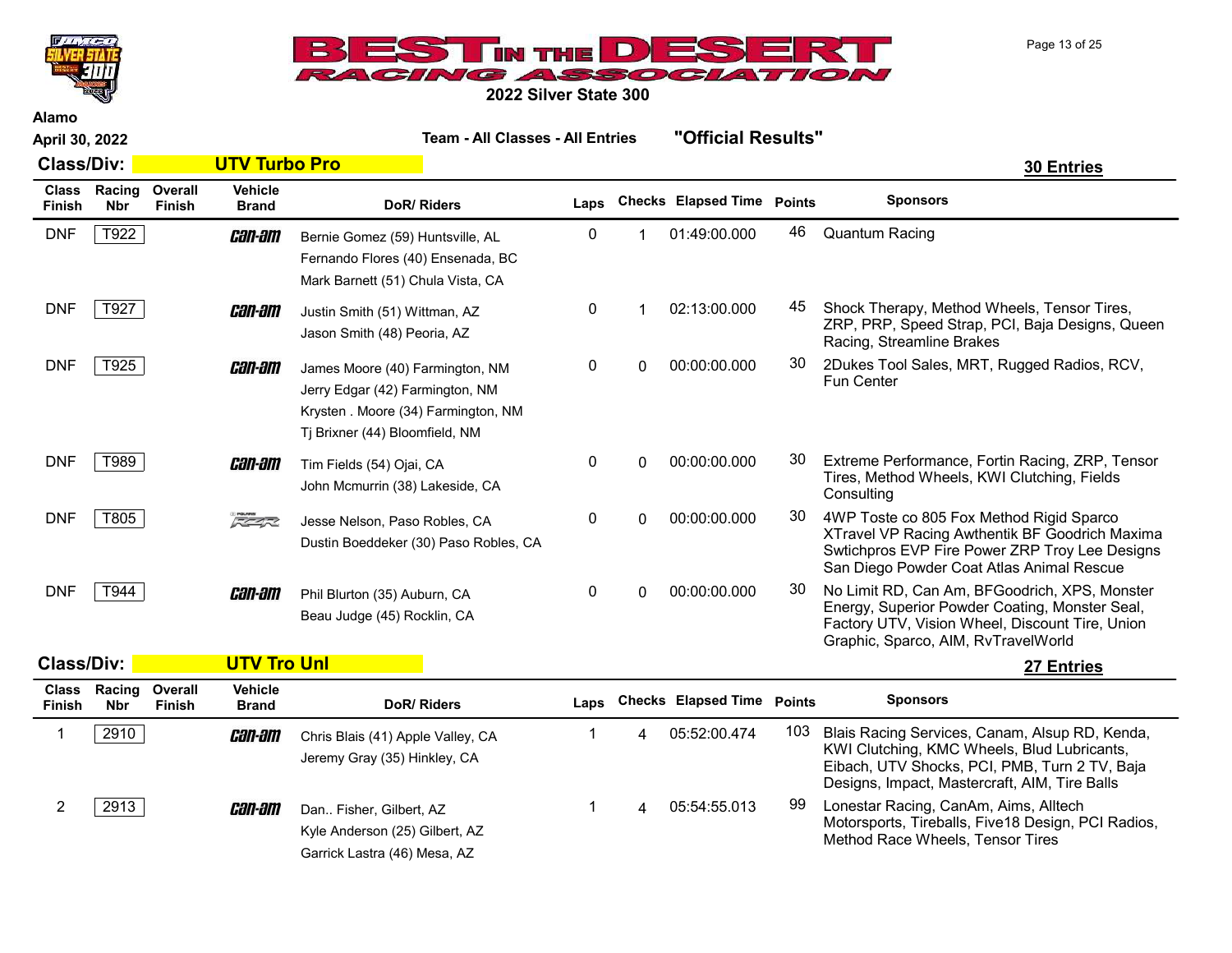



| April 30, 2022    |                            |                   |                                | <b>Team - All Classes - All Entries</b>                                                                     | "Official Results" |   |                            |               |                                                                                                                                                                                                                                          |
|-------------------|----------------------------|-------------------|--------------------------------|-------------------------------------------------------------------------------------------------------------|--------------------|---|----------------------------|---------------|------------------------------------------------------------------------------------------------------------------------------------------------------------------------------------------------------------------------------------------|
| <b>Class/Div:</b> |                            |                   | <b>UTV Tro Unl</b>             |                                                                                                             |                    |   |                            |               | 27 Entries                                                                                                                                                                                                                               |
| Finish            | Class Racing<br><b>Nbr</b> | Overall<br>Finish | <b>Vehicle</b><br><b>Brand</b> | DoR/Riders                                                                                                  | Laps               |   | <b>Checks Elapsed Time</b> | <b>Points</b> | <b>Sponsors</b>                                                                                                                                                                                                                          |
| 3                 | 2927                       |                   | $\sqrt{2}$                     | Trey Gibbs (21) Murrieta, CA<br>Trevor Beyers (25) Corona, CA                                               | 1                  | 4 | 05:59:13.881               | 96            | KMC Wheels, EFXtires, Impact, Baja Designs, KB<br>Engineering, Self Made Training Facility Las Vegas,<br>VP Racing Fuels, Polaris RZR, X Travel, Walker<br>Evens Racing, Sneeky SXS, Temecula Motorsports,<br><b>CSD Racing Products</b> |
| 4                 | 2938                       |                   | <i>can-am</i>                  | Michael Mcfayden (16) Redlands, CA<br>Chris Mcfayden (40) Redlands, CA<br>Joey Gladism, Apple Valley, CA    | 1                  | Δ | 06:00:44.821               | 94            | Pro-Craft Construction, Raceline, KWI, Can-Am,<br>Lonestar, Factory UTV, PCI, EVO Powersports,<br><b>ZRP</b>                                                                                                                             |
| 5                 | 2933                       |                   | <b>STEAD</b>                   | Jamie. Campbell (47) Fallbrook, CA<br>Eliott Watson (22) El Centro, CA<br>Trey Hernquist (22) Encinitas, CA |                    |   | 06:02:23.408               | 93            | RACECO-USA, YOKOHAMA, VISION WHEEL,<br><b>HONDA</b>                                                                                                                                                                                      |
| 6                 | 2931                       |                   | <i>can-am</i>                  | Trevor Leighton (29) Star, ID<br>Riley Riberio (29) Logan, UT                                               | 1                  |   | 06:10:25.655               | 92            | Leighton Motorsports, Maxxis, K&T Performance,<br>ZRP, Walker Evans, Baja Designs, GBOOST, Can<br>AM, Rugged Radios, Sparco, Waymaker, Fokus<br>Graphics                                                                                 |
| 7                 | 2993                       |                   | <i>can-am</i>                  | Joe. Fitos (62) Wellington, FL<br>Daniel Plaza (47) Wellington, FL                                          |                    |   | 06:14:30.267               | 91            | FM Ventures, Lonestar Racing, Method Wheels,<br>Tensor Tires, RJS Racing Equipment                                                                                                                                                       |
| 8                 | 2967                       |                   | <i>can-am</i>                  | Jake Derner (36) El Dorado Hills, CA<br>Jason Crespillo (39) Colfax, CA                                     |                    | 4 | 06:15:36.803               | 90            | Sandcraft Tatum utv                                                                                                                                                                                                                      |
| 9                 | 2952                       |                   | $\sqrt{2}$                     | Jonathan Mcvay (46) Queen Creek, AZ<br>Mark Milne (51) Aztec, NM                                            | 1                  | 4 | 06:16:58.909               | 89            | McVay Racing, Lonestar Racing, Maxxis Tires,<br>Raceline Wheels, Rustic Wrench, Gloss Garage,<br>RNR Steel, Rigid Industries, Super ATV, D&M<br>Racing and IMS                                                                           |
| 10                | 2992                       |                   | <i>can-am</i>                  | Donald Cerrone (39) Edgewood, NM<br>Eric Bohnenkamp (39) Frisco, TX                                         |                    |   | 06:26:55.152               | 88            | Canam, Budweiser, Monster, Toyotires, VP Racing<br>Fuels, King Shocks, KMC Wheels, Rugged Radio,<br>Pedal Commander, Fluid Logic, Maglock, KC<br>Hilites, PRP seats.                                                                     |
| 11                | 2990                       |                   | <i>can-am</i>                  | Tom Wilson (51) Peoria, AZ<br>Pat Battali (24) Peoria, AZ<br>Ellie Mack, Peoria, AZ                         |                    |   | 06:34:16.273               | 87            | Sunstate Plumbing, Lonestar, Mike Heller, Rugged,<br>Tensor, Method                                                                                                                                                                      |

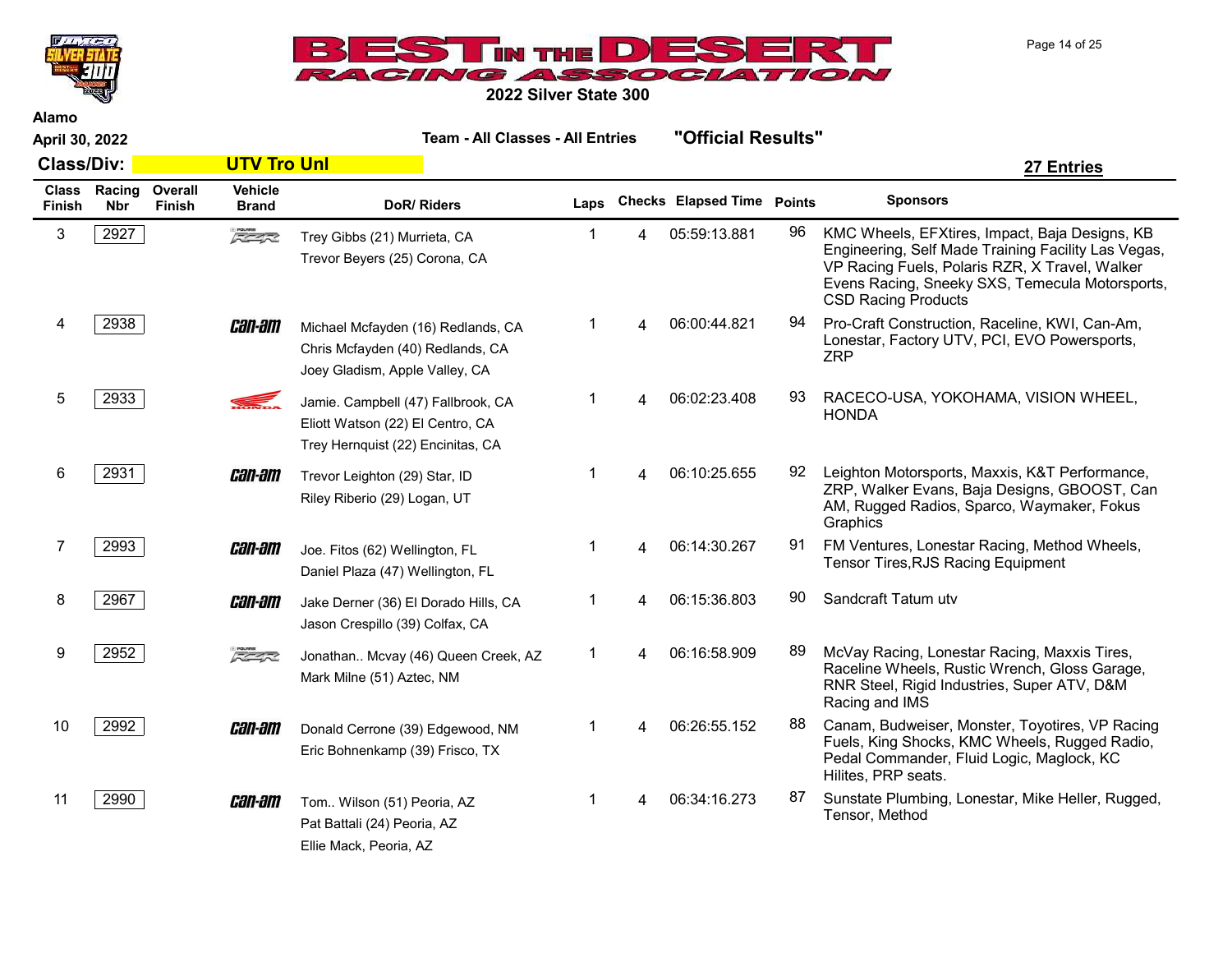



2022 Silver State 300

April 30, 2022 Team - All Classes - All Entries "Official Results" Class/Div: UTV Tro Unl 27 Entries Class Racing Finish Nbr **Overall** Finish **Vehicle**<br>Brand DoR/ Riders **Laps Checks Elapsed Time Points** Sponsors 12 2996 **Polaris RZR, GBC Tires, Method Race Wheels,** 1 2 3996 Polaris RZR, GBC Tires, Method Race Wheels, Rugged Radio, Trinity Racing, King Shocks, Rigid Industries, Pro Eagle, Savage UTV, Stealth Performance Products , Brook . Jensen (19) Pinon Hills, CA Anthony Ochoa (33) Beaumont, CA 13 2928 **CHIL-HII** Damian Velasco (16) Mission Hills. CA 1 4 06:39:57.627 <sup>85</sup> Method race wheels, tensor tires, Fifty6 suspension,ZRP,TheGoodNewsBrand Damian Velasco (16) Mission Hills, CA Arturo Velasco (40) Mission Hills, CA Jose Murillo, Arleta, CA 14 2926 ToolStop, Drakart, KMC Wheels, EFX Tires, Dusty Motorsports, Tiger Lights Jesse Gage (32) Lancaster, CA 15 2970 **Can-am** Michael Mack (20) Peoria AZ 1 4 07:28:33.489 83 Sunstate Plumbing, Lonestar, Mike Heller, Rugged, Tensor, Method Michael Mack (20) Peoria, AZ 16 2941 **CHIL-HILL** Steven Poole (59) Quartzsite AZ 1 4 08:07:00.144 <sup>82</sup> Roadrunner Markets AZ, USDA Prime, Dream Body Clinic, Stem Cells Work, Murray Racing, ITP Tires, Vision Wheels, Lone Star Racing, F & L Fuels, Morgan Motorsports, Logan Racing Steven . Poole (59) Quartzsite, AZ David Poole (13) Quartzsite, AZ David Vreeland, Unk, UN Kaden Vreeland (14) Unk, DNF 2943 **CHILE ANGLE 2013** Riviera Marina Lakeway Marina Nautidayz Boat (55) Conroe. TX 66 AMb Androne Control C Rentals Ken Criswell (55) Conroe, TX Steve Allen (55) Conroe, TX DNF 2932 TPR, BC, Full throttle battery, Buggywhip, Evolution Powersports, SuperATV, Kings shocks, HCR racinBg, Fuel , GBC ,XTC, Rugged radio, Harmon racing cell, Cryoheat, five18 design, Assaut, Neckgen, shreddylyfe, seal savers, Gates Ruslan Yankilevich (13) Perris, CA Victoria Leaming (17) Pheonix, AZ DNF 2815 **Polaris Riverse Register Ryan Piplic (39) Las Vegas. NV** 0 2 02:47:00.000 49 Polaris Rzr, CST Tire, Longtravel Industries,Fox Shocks, Method Wheels, Rugged Radios, Baja Designs, Antigravity Batteries, Dynojet, AIM, Summer Brothers Axles Ryan Piplic (39) Las Vegas, NV Tristan Powell (19) Boulder City, NV DNF 2925 **Can-am** Corbin Leaverton (21) Nuevo, CA 0 1 01:06:00.000 48 Motul, KMC, Maxxis, Bradco Construction, Can-Am Cody Bradbury (33) Nuevo, CA Kolby Buentjen (26) Wildomar, CA DNF 2919 **CHILE ANT CANTER CONTAIN** Keaton Koonce (23) Auburn, CA 0 1 01:09:00.000 47 Can-Am, Kwi Clutching, Tensor, Method, Gabe Holthaus (51) Auburn, CA

Page 15 of 25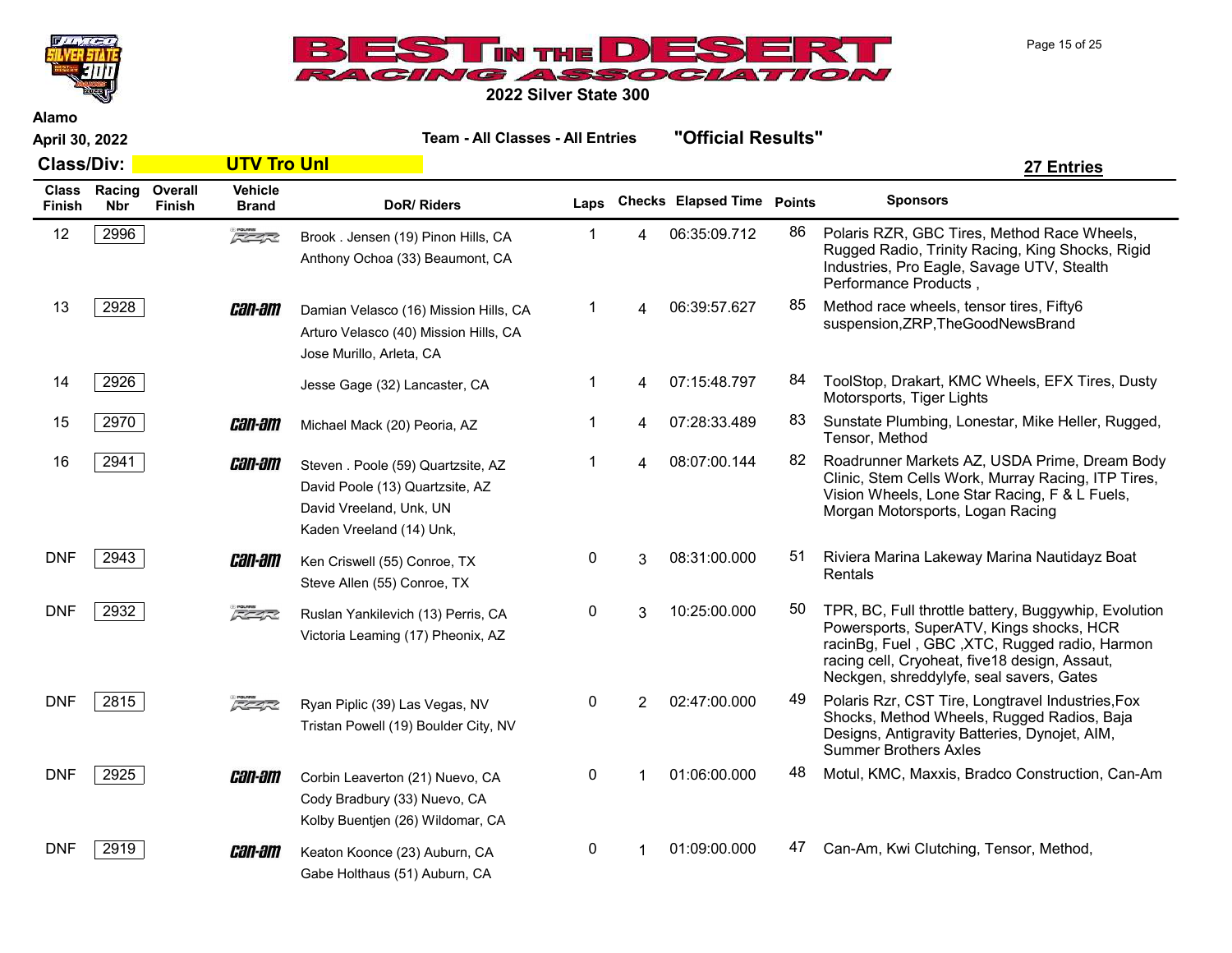



Alamo

| April 30, 2022         |                             |                          |                                | <b>Team - All Classes - All Entries</b>                                                                                                                               |              |   | "Official Results"                |               |                                                                                                                                                                                                                                                                                  |
|------------------------|-----------------------------|--------------------------|--------------------------------|-----------------------------------------------------------------------------------------------------------------------------------------------------------------------|--------------|---|-----------------------------------|---------------|----------------------------------------------------------------------------------------------------------------------------------------------------------------------------------------------------------------------------------------------------------------------------------|
| <b>Class/Div:</b>      |                             |                          | <b>UTV Tro Unl</b>             |                                                                                                                                                                       |              |   |                                   |               | <b>27 Entries</b>                                                                                                                                                                                                                                                                |
| <b>Class</b><br>Finish | <b>Racing</b><br><b>Nbr</b> | Overall<br><b>Finish</b> | <b>Vehicle</b><br><b>Brand</b> | DoR/Riders                                                                                                                                                            | Laps         |   | <b>Checks Elapsed Time Points</b> |               | <b>Sponsors</b>                                                                                                                                                                                                                                                                  |
| <b>DNF</b>             | 2909                        |                          | $\sqrt{2}$                     | Lacrecia Beurrier (53) Lake Havasu City, AZ<br>Trevor Beurrier (20) Lake Havasu, AZ<br>Angie Mitchell (52) Henderson, NV<br>Travis Spielman (22) Lake Havasu City, AZ | 0            | 1 | 01:11:00.000                      | 46            | Polaris RZR, AO Coolers, AZ West, DragonFire<br>Racing, Raceline Wheels, ITP Tires, Queen Racing,<br>HMF, Rugged Radios, Gates, Shock Therapy, LSR,<br>Baja Designs, Tire Balls, Pro Eagle, AIM, sPod,<br>Trayco Jak, Buggy Whips, Fox Shocks, 3P Offroad,<br><b>Full Thrott</b> |
| <b>DNF</b>             | 2918                        |                          | $\sqrt{2}$                     | Tim Fitzpatrick (57) Wheatland, CA<br>Chad Thornton (50) Farmington, NM<br>Graham Tull (47) Farmington, NM<br>Joshua Fitzpatrick (31) Yerington, NV                   | 0            |   | 01:20:00.000                      | 45            | C&J Equipment Racing, Honey Girl Farms, Shock<br>Therapy, Owens Motorsports, KMC Wheels, BFG,<br>Rev Designs, Baja designs, Reno off-road, Class o                                                                                                                               |
| <b>DNF</b>             | 2975                        |                          | <i>can-am</i>                  | Travis Zollinger (46) Logan, UT                                                                                                                                       | 0            | 0 | 00:00:00.000                      | 30            | Zollinger Racing Products, Gladiator Tires, FK Rod<br>Ends, K&T Performance, HCR, Gforce<br>Technologies, Warn, Rebel Style Kustoms, Logan<br>Coach, Hansen Performance                                                                                                          |
| <b>DNF</b>             | 2904                        |                          | <i>can-am</i>                  | Jesse Silva (30) Alpine, UT<br>Geoff Barnes (36) Richfield, UT                                                                                                        | 0            | 0 | 00:00:00.000                      | 30            |                                                                                                                                                                                                                                                                                  |
| <b>DNF</b>             | 2984                        |                          | $\sqrt{2}$                     | Randy. Jelleff (58) Beaverton, OR<br>Joe Odermatt (29) Beaverton, OR<br>Taylor Wood (35) San Luis Obispo, CA                                                          | 0            | 0 | 00:00:00.000                      | 30            | MRT, Highlifter, Polaris, Atvonics, Muscle Wheel,<br>FK Rod Ends, Maxxim Oils, Sparko, Lincoln<br>Electric,                                                                                                                                                                      |
| <b>DNF</b>             | 2997                        |                          | $\sqrt{2}$                     | Mike Deley (43) Manifee, CA<br>Chris Navarro (39) Whittier, CA                                                                                                        | $\mathbf{0}$ | 0 | 00:00:00.000                      | 30            | RMG, Polaris, GBC Tires, Caltime Metals, Inc.,<br>Dyno Jet, Method, VP Fuels, Walker Evans, SDI,<br>RCV, Baja Designs, PRP, PCI, & Impact                                                                                                                                        |
| <b>Class/Div:</b>      |                             |                          | <b>UTV Super Stk</b>           |                                                                                                                                                                       |              |   |                                   |               | <b>12 Entries</b>                                                                                                                                                                                                                                                                |
| <b>Class</b><br>Finish | Racing<br><b>Nbr</b>        | Overall<br>Finish        | <b>Vehicle</b><br><b>Brand</b> | DoR/Riders                                                                                                                                                            | Laps         |   | <b>Checks Elapsed Time</b>        | <b>Points</b> | <b>Sponsors</b>                                                                                                                                                                                                                                                                  |
| 1                      | S906                        |                          | <i>can-am</i>                  | Mitchell  Alsup, Bakersfield, CA<br>Nick Blais (38) Bakersfield, CA                                                                                                   |              | Δ | 06:06:44.208                      | 88            | Alsup Racing Development, Canam, Vision Wheels,<br>Blais Racing Services, BajaHQ, UTV Shocks, Vision<br>Canopies, EVO, BLUD, Baja Designs, BFG                                                                                                                                   |

2 S913 Samma Chase Carr (14) Canyon Lake, CA 1 4 06:10:39.484 84 Carr One Fabrications, GBC Motorsports, DWT

Chase Carr (14) Canyon Lake, CA Bryan Carr (42) Canyon Lake, CA

Page 16 of 25

Glass, West Coast Motorsports, DS Customs, Sparco, KMC, Seal Savers, Rugged Radios, Rigid Industries, Polaris,

Racing, Tagger Designs, Spy Optic, Gates GForce, Action Sports Canopies, Demon Powersports, AD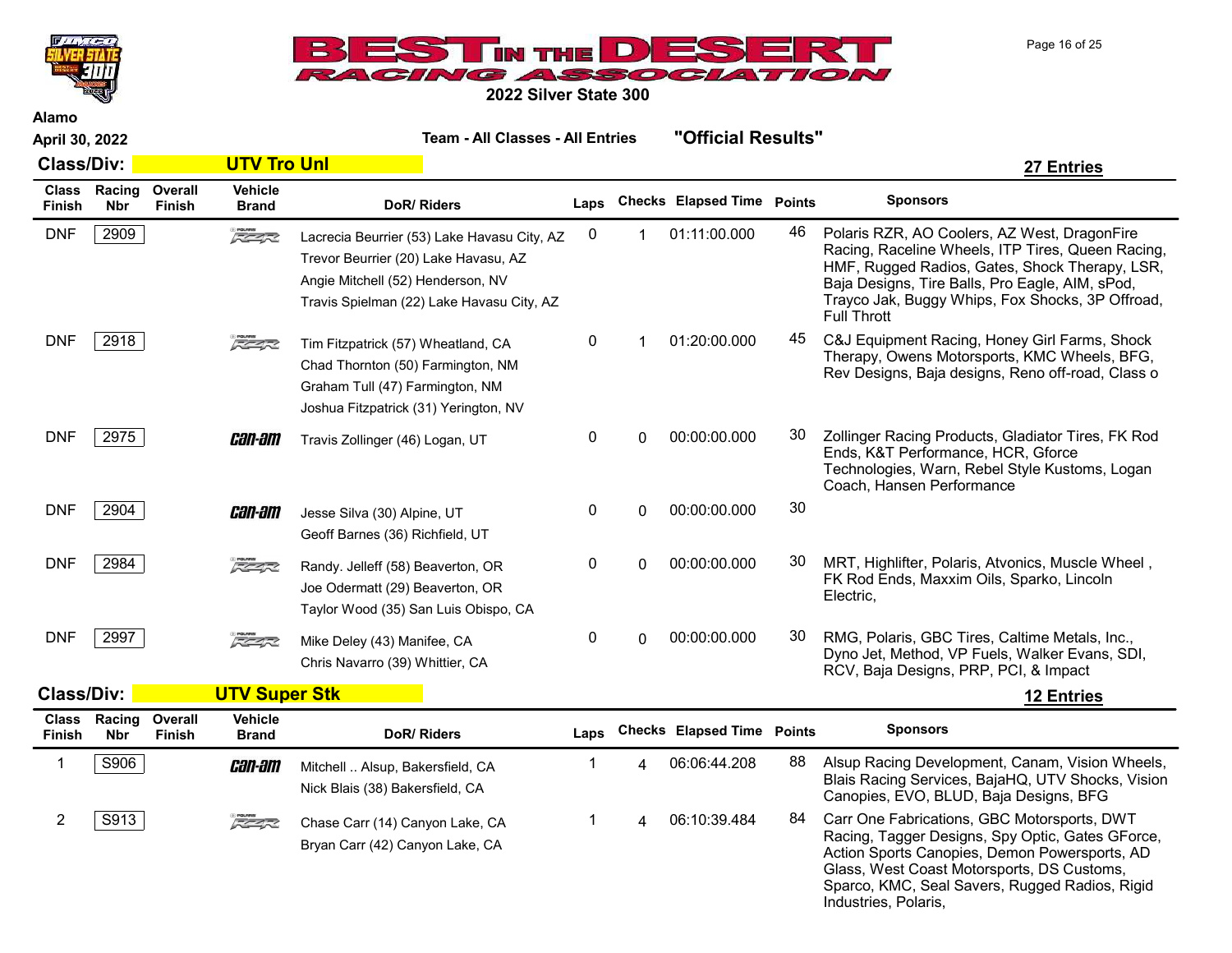



April 30, 2022 Team - All Classes - All Entries "Official Results"

Alamo

| <b>Class/Div:</b> | <b>UTV Super Stk</b> |
|-------------------|----------------------|
|                   |                      |

| <b>Class</b><br><b>Finish</b> | Racing<br><b>Nbr</b> | Overall<br>Finish | <b>Vehicle</b><br><b>Brand</b> | DoR/Riders                                                                                                                                                          | Laps |   | <b>Checks Elapsed Time Points</b> |    | <b>Sponsors</b>                                                                                                                                                                                                              |
|-------------------------------|----------------------|-------------------|--------------------------------|---------------------------------------------------------------------------------------------------------------------------------------------------------------------|------|---|-----------------------------------|----|------------------------------------------------------------------------------------------------------------------------------------------------------------------------------------------------------------------------------|
| 3                             | S972                 |                   | <i>can-am</i>                  | Ernie Ely (38) Peoria, AZ<br>Mitch Axelson (27) Sun City, AZ                                                                                                        |      | 4 | 06:34:17.974                      | 81 | Shock Therapy, Method Wheels, Tensor Tires,<br>ZRP, PRP, Speed Strap, PCI, Baja Designs, Queen<br>Racing, Streamline Brakes                                                                                                  |
| 4                             | S877                 |                   | <i>can-am</i>                  | Randy Blume (51) Phoenix, AZ<br>Jeff Day (50) Peoria, AZ                                                                                                            |      |   | 06:35:12.401                      | 79 | Shock Therapy, RBU, RSD, Vision X Lighting                                                                                                                                                                                   |
| 5                             | S951                 |                   | <i>can-am</i>                  | Conner Maxwell (26) Queen Creek, AZ<br>Cole Bassler (22) Queen Creek, AZ                                                                                            |      | 4 | 06:49:31.064                      | 78 | 2x motorsports, Five18 designs, Pci radio, MB2<br>industries, podium suspension, lonestar racing, Pro<br>Eagle, AGM, MRT, Rigid Industries                                                                                   |
| 6                             | S999                 |                   | $\sqrt{2}$                     | Bella Birchard (15) Banning, CA<br>Cruz Birchard (13) Banning, CA<br>Richard Holmes (26) Beaumont, CA<br>Dylan Lemburg (29) Menifee, CA                             |      | 4 | 06:50:17.510                      | 77 | SCWCE, Carr One Fabrications, Evo Powersports,<br>Coyne Powersports, GBC Tires, DS Custom Moto<br>Wraps, Switchpros, Motul, KMC Wheels, Sparco,<br>Polaris, ASC, Rugged Radios, RCV, Boxo, Sway<br>Energy, Elka Roll Designs |
|                               | S992                 |                   | <i>can-am</i>                  | Bill . Baker (46) Valencia, CA                                                                                                                                      |      |   | 07:08:44.355                      | 76 | Fields Motorsports, Method, Hunsaker, Extreme,<br>Simpson, IS Solutions                                                                                                                                                      |
| 8                             | S985                 |                   | <b>Other</b>                   | Brock Hanmer (15) Manifee, CA<br>Bill Hanmer (36) Menifee, CA                                                                                                       |      | 4 | 07:17:10.899                      | 75 |                                                                                                                                                                                                                              |
| 9                             | S969                 |                   | <i>can-am</i>                  | Logan Gastel (37) Highland, CA<br>Brian Benart (27) Highland, CA                                                                                                    |      |   | 07:47:25.727                      | 74 | Can Am Rugged Radios Summers bros Raceline<br>ITP Fox Factory utv Baja Designs                                                                                                                                               |
| 10                            | S901                 |                   | $\sqrt{2}$                     | Alexia Leaming (15) Gilbert, AZ<br>Robert Furnell (48) Gilbert, AZ                                                                                                  |      |   | 08:45:32.908                      | 73 | XTC Power Products, Polaris, High Lifter, Sierra<br>Electric, GBC, Simpson, Shock Therapy, RIGID,<br>Assault, Walker Evans, ZRP, Lytle Racing, Buggy<br>Whips, Mom & Dad                                                     |
| <b>DNF</b>                    | S924                 |                   | 522                            | Kaden Isabella (16) Yuma, AZ                                                                                                                                        | 0    |   | 01:43:00.000                      | 42 | Rzr Werks, carr one, sandcraft, Coyne power<br>sports,jicoatings                                                                                                                                                             |
| <b>DNF</b>                    | S970                 |                   | <i>can-am</i>                  | Jacob Zuccone (17) Clark, CO<br>$\mathbf{D}_{\text{max}}$ , is the same $\mathbf{D}_{\text{max}}$ and $\mathbf{A}(\mathbf{O})$ is a $\mathbf{M}_{\text{max}}$ while | 0    |   | 02:18:00.000                      | 41 | Evolution Powersports, Shock Therapy, Motul, S3<br>Powersports, Jeffries Performance, Moto Race Tire,                                                                                                                        |

Brook Lynn Deman (19) Las Vegas, NV

Page 17 of 25

KMC Wheels, HPR, Rugged Radios, Baja Designs, Tatum UTV, LG Creative, Impact, Pro Eagle,

Can-Am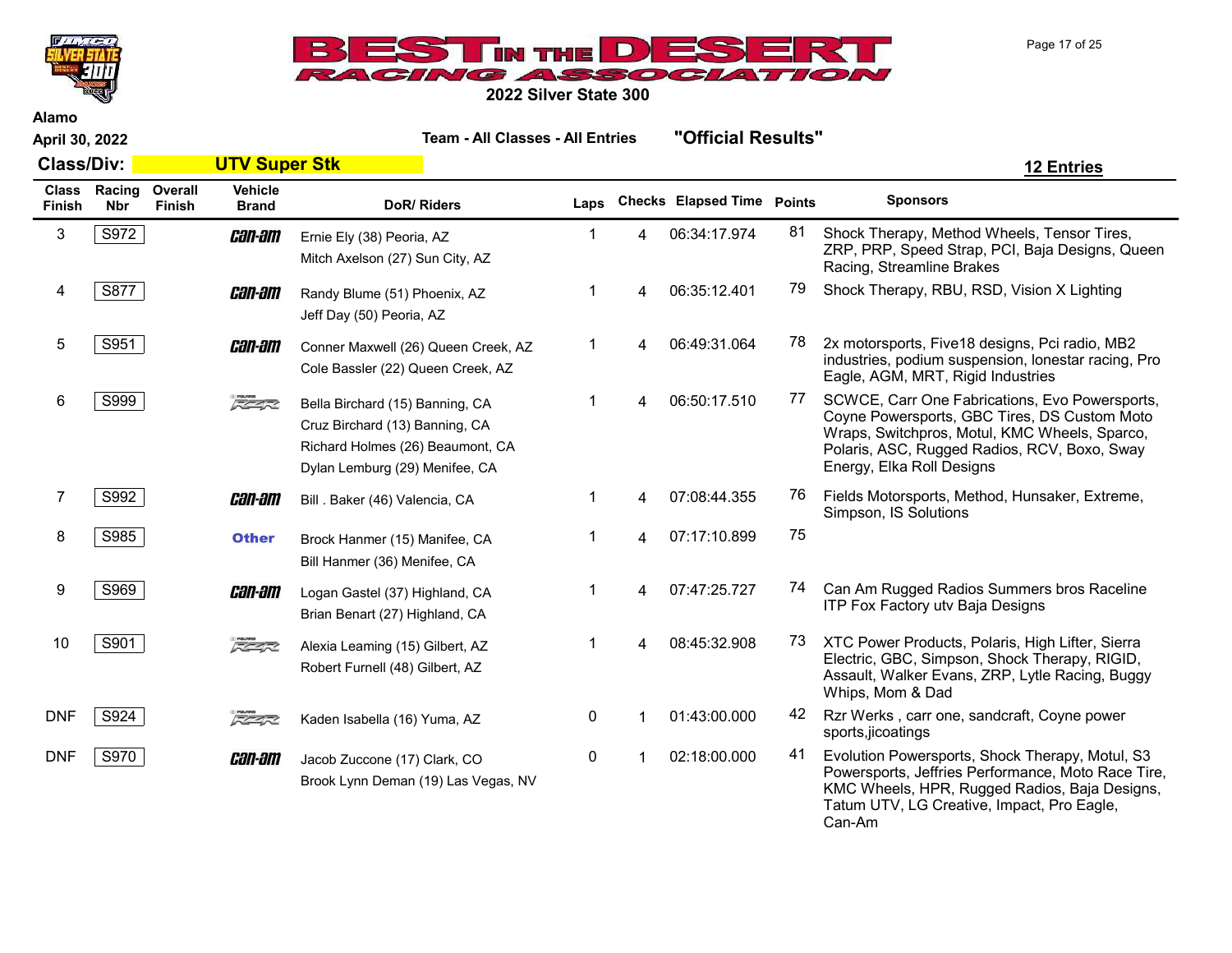



2022 Silver State 300

|                               | April 30, 2022       |                   |                                | <b>Team - All Classes - All Entries</b>                                                                                                             |           |    | "Official Results"                |           |                                                                                                                                                                |
|-------------------------------|----------------------|-------------------|--------------------------------|-----------------------------------------------------------------------------------------------------------------------------------------------------|-----------|----|-----------------------------------|-----------|----------------------------------------------------------------------------------------------------------------------------------------------------------------|
| <b>Class/Div:</b>             |                      |                   | <b>UTV Sports</b>              |                                                                                                                                                     |           |    |                                   |           | <b>7 Entries</b>                                                                                                                                               |
| <b>Class</b><br><b>Finish</b> | Racing<br><b>Nbr</b> | Overall<br>Finish | <b>Vehicle</b><br><b>Brand</b> | DoR/Riders                                                                                                                                          | Laps      |    | <b>Checks Elapsed Time Points</b> |           | <b>Sponsors</b>                                                                                                                                                |
| -1                            | R961                 |                   | $\sqrt{2}$                     | Hailey Hein (18) Phoenix, AZ<br>Riley Hein (15) Phoenix,<br>Craig Hein (43) Phoenix, AZ<br>Shannon Hein (39) Phoenix, AZ                            | 1         | 4  | 06:22:10.603                      | 0         |                                                                                                                                                                |
| $\overline{2}$                | R913                 |                   | $\sqrt{2}$                     | Nick Campbell (31) Peoria, AZ<br>Chris Johnson (32) Lynden, WA                                                                                      | 1         | 4  | 06:53:43.780                      | 0         | KMR, Samon Bros, Sandcraft, Method/Tensor,<br>Rugged Radios                                                                                                    |
| 3                             | R979                 |                   | <i>can-am</i>                  | Jennifer Culver (38) Mesa, AZ<br>John Culver (50) Mesa, AZ                                                                                          | 1         | 4  | 07:40:03.671                      | 0         | 2x Motorsports                                                                                                                                                 |
| 4                             | R966                 |                   | <i>can-am</i>                  | Chase Ames (29) St. George, UT                                                                                                                      | 1         | 4  | 08:04:56.385                      | 0         | The Ames Team                                                                                                                                                  |
| 5                             | R925                 |                   | $\sqrt{2}$                     | Richard Ferrick (33) Escondido, CA<br>Sabrina Escobedo (27) Escondido, CA                                                                           | 1         | 4  | 08:15:48.989                      | 0         | Desert Veterans Racing, System3 Off-road, KWT<br>Prefilters, SuperATV, Factory UTV, Maxima Racing<br>Oils, VP Fuels, Sealsavers, NRG Innovations, PRP<br>Seats |
| 6                             | R949                 |                   | <i>can-am</i>                  | William Eisenberg (62) San Diego, CA<br>Art Stine (57) Scio, OR                                                                                     | 1         | 4  | 08:59:07.877                      | 0         |                                                                                                                                                                |
| <b>DNF</b>                    | R980                 |                   | $\sqrt{2}$                     | Stetson Galloway (28) Murrieta, CA<br>Kendall Appelt (28) San Deigo, CA<br>Travis Jackson (29) San Diego, CA<br>Zachary C. Rehkopf, Santa Maria, CA | $\pmb{0}$ | -1 | 01:42:00.000                      | $\pmb{0}$ |                                                                                                                                                                |
| <b>Class/Div:</b>             |                      |                   | <b>C/T TT</b>                  |                                                                                                                                                     |           |    |                                   |           | 9 Entries                                                                                                                                                      |
| <b>Class</b><br><b>Finish</b> | Racing<br><b>Nbr</b> | Overall<br>Finish | <b>Vehicle</b><br><b>Brand</b> | DoR/Riders                                                                                                                                          | Laps      |    | <b>Checks Elapsed Time Points</b> |           | <b>Sponsors</b>                                                                                                                                                |
| -1                            | 97                   |                   | <b>CLERGINE</b>                | Bj Baldwin (41) Las Vegas, NV<br>Brian. Crawford (32) Blythe, CA                                                                                    |           | 4  | 05:25:51.157                      | 85        | Brcc Toyo tires 1st phorm ultra wheels king shocks                                                                                                             |

Tori Nonaka (27) Las Vegas, NV

Page 18 of 25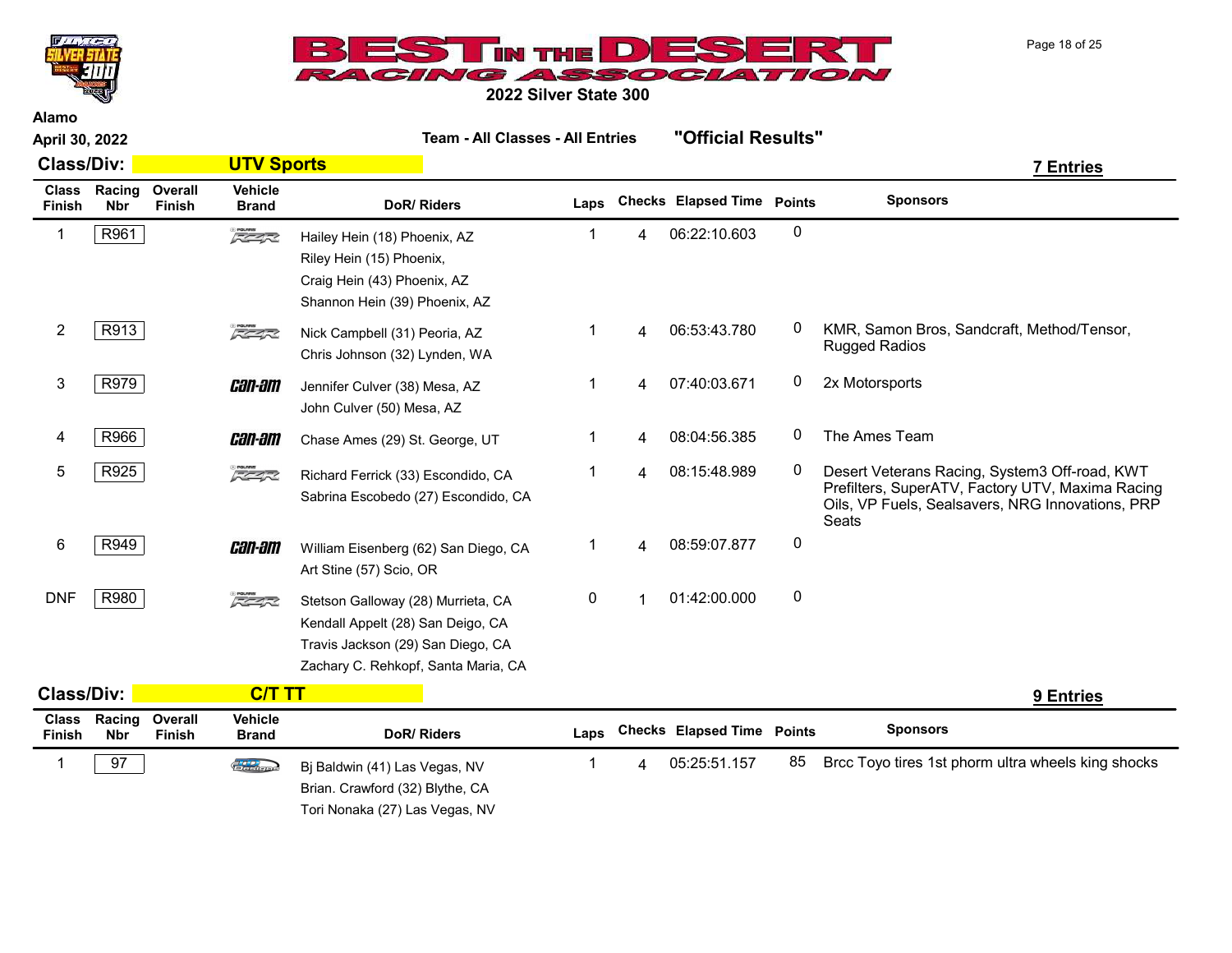Page 19 of 25



2022 Silver State 300

|                               | April 30, 2022       |                   |                                | <b>Team - All Classes - All Entries</b>                                                                                                         |      |   | "Official Results"         |               |                                                                                                                                                                 |
|-------------------------------|----------------------|-------------------|--------------------------------|-------------------------------------------------------------------------------------------------------------------------------------------------|------|---|----------------------------|---------------|-----------------------------------------------------------------------------------------------------------------------------------------------------------------|
| <b>Class/Div:</b>             |                      |                   | <b>C/T TT</b>                  |                                                                                                                                                 |      |   |                            |               | 9 Entries                                                                                                                                                       |
| <b>Class</b><br><b>Finish</b> | Racing<br><b>Nbr</b> | Overall<br>Finish | <b>Vehicle</b><br><b>Brand</b> | <b>DoR/Riders</b>                                                                                                                               | Laps |   | <b>Checks Elapsed Time</b> | <b>Points</b> | <b>Sponsors</b>                                                                                                                                                 |
| $\overline{2}$                | 27                   |                   | <b>Ford</b>                    | Steve Olliges (59) Las Vegas, NV<br>Dustin Orth (40) Las Vegas, NV<br>Mark Newhan (55) San Diego, CA<br>Jason Bateman (37) Las Vegas, NV        | 1    | 4 | 05:37:33.789               | 81            | Fox, BFG, KMC, VP, Geiser Bros, Dougan's Racing<br>Engines, RDE, KC Hilites, Ford Performance, Pro<br>Eagle Jacks, Team Ford                                    |
| 3                             | 86                   |                   | FERENTHEL                      | Sterling. Miller (35) Ackerly, TX<br>Austin Nesloney (32) Ackerly, TX                                                                           |      | 4 | 05:37:49.909               | 78            | <b>Silver Spur Energy Services</b>                                                                                                                              |
| 4                             | 12 <sup>°</sup>      |                   | Geisena                        | Robert Johnston (47) Ooltewah, TN<br>Brady Kelly (28) Lake Elsinore, CA                                                                         | 1    | 4 | 05:38:02.275               | 76            | Chattanooga Whisky                                                                                                                                              |
| 5                             | 18                   |                   | Geisena                        | Nic Whetstone (31) Modesto, CA<br>Tommy Phelen (40) Clovis, CA<br>Bryan Hanson (55) Calexico, CA                                                | 1    | 4 | 05:41:49.471               | 75            | Rubik Racing, Rubik Built, Cencal Builders, Bowen<br>Demolition, Geiser Bros                                                                                    |
| 6                             | 72                   |                   | <b>SOP</b>                     | Kevin Adler (55) Lake Havasu City, AZ<br>Dan West (45) Chula Vista, CA<br>Aaron Celiceo (49) San Diego, CA<br>Steven Celiceo (16) San Diego, CA | 1    | 4 | 06:13:53.809               | 74            | Adler Motorsports/Racing 905,                                                                                                                                   |
|                               | 42                   |                   | $\sqrt{2}$                     | Ryan Prosser (15) Yorba Linda, CA<br>Jeremy Merrell (42) Anaheim Hills, CA                                                                      |      |   | 06:23:34.973               | 73.           | Amplex Racing, KMC Wheels, GBC Tires, Sparco,<br>Boxo Tools, Savage UTV, Rugged Radios,<br>Sealsavers                                                           |
| 8                             | 91                   |                   |                                | Alex Wacker (40) Decatur, TX<br>Josh England (35) Decaur, TX                                                                                    | 1    | 4 | 07:54:10.657               | 72            | Toyo Tires, Method Race Wheels, Baja Design,<br>Magnaflow, PCI Radios, Camburg, Full Throttle<br><b>Battery</b>                                                 |
| 9                             |                      |                   | FBRENTHEL                      | Kyle Jergensen (42) Perris, CA<br>Shawn Shanks (27) Perris, CA                                                                                  | 1    | 4 | 09:54:33.111               | 71            | Brenthel Industries, Baja Kits, King Shocks, Method<br>Race Wheels, FK Rod-Ends, Steel-IT Coatings,<br>Maxima USA, BFG Tires, Alcon Brakes, Rigid<br>Industries |

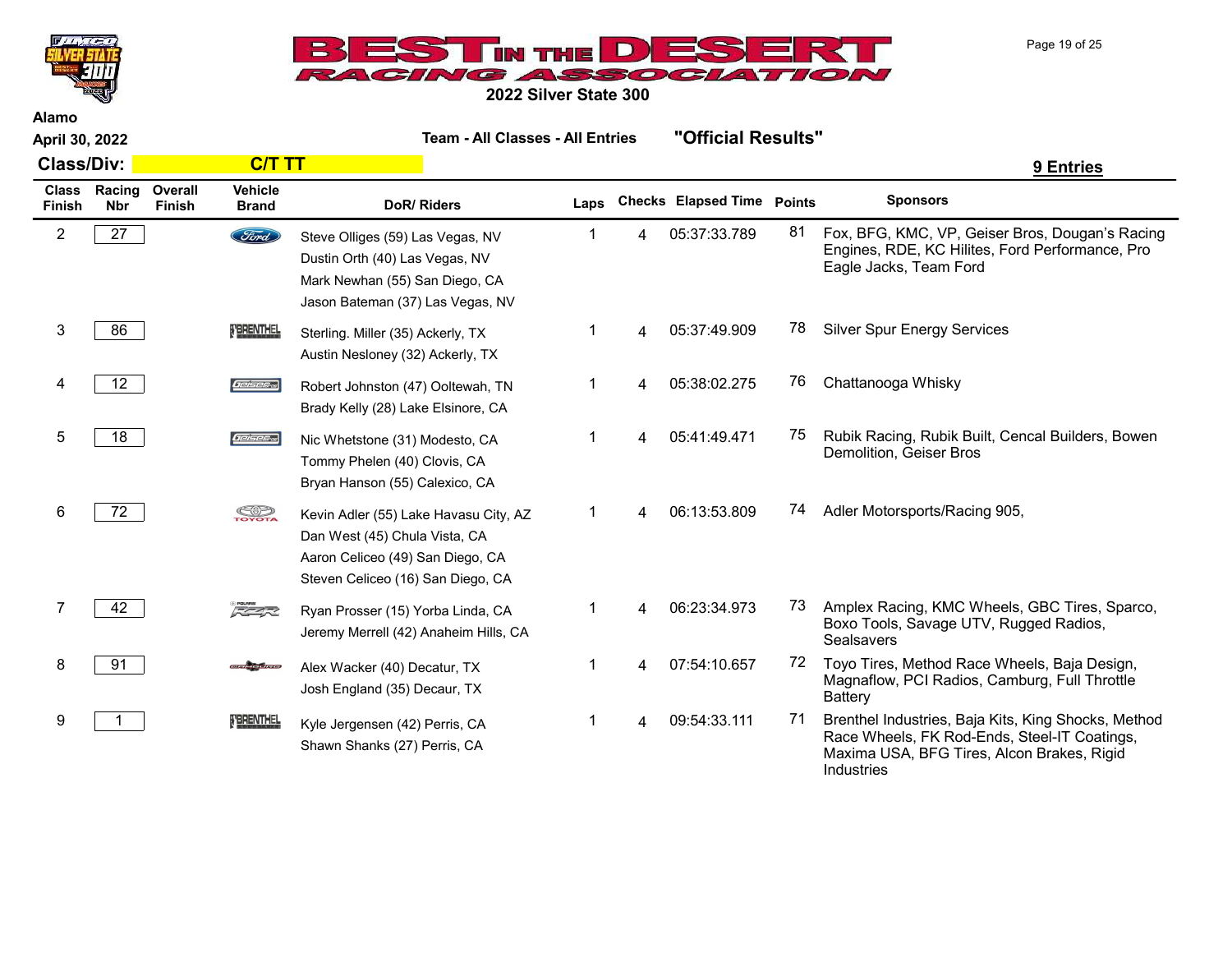



2022 Silver State 300

| April 30, 2022                |                      |                          |                         |                                                                                                                              | <b>Team - All Classes - All Entries</b> |   |                                   |    | "Official Results"                                                                                                                                                        |
|-------------------------------|----------------------|--------------------------|-------------------------|------------------------------------------------------------------------------------------------------------------------------|-----------------------------------------|---|-----------------------------------|----|---------------------------------------------------------------------------------------------------------------------------------------------------------------------------|
| <b>Class/Div:</b>             |                      |                          | <b>C/T 6100 Spec</b>    |                                                                                                                              |                                         |   |                                   |    | <b>18 Entries</b>                                                                                                                                                         |
| <b>Class</b><br><b>Finish</b> | Racing<br><b>Nbr</b> | Overall<br><b>Finish</b> | Vehicle<br><b>Brand</b> | DoR/Riders                                                                                                                   | Laps                                    |   | <b>Checks Elapsed Time Points</b> |    | <b>Sponsors</b>                                                                                                                                                           |
| 1                             | 6119                 |                          | <b>CONTRACTOR</b>       | Justin "bean" Smith (37) Las Vegas, NV<br>Frankie Randell (28) Las Vegas, NV<br>Cole Campbell, Las Vegas, NV                 | $\mathbf 1$                             | 4 | 05:33:29.100                      | 94 | <b>JBS Motorsports</b>                                                                                                                                                    |
| 2                             | 6146                 |                          | <b>Carl Library</b>     | Brent Fox (54) Highland, UT<br>Jason Farrell (40) Las Vegas, NV                                                              | 1                                       | 4 | 05:36:59.559                      | 90 | herbst fab bfg rpi king shocks fx construction                                                                                                                            |
| 3                             | 6188                 |                          |                         | Miles. Miller (20) San Clemente, CA<br>Joey Ruffo (26) Las Vegas, NV                                                         | 1                                       | 4 | 05:42:01.444                      | 87 | Miller Construction, Trail Ready Wheels                                                                                                                                   |
| 4                             | 6149                 |                          | <b>TBRENTHEL</b>        | Sam Berri (68) Murphys, CA<br>Jason Berri (41) Copperopolis, CA                                                              | $\mathbf{1}$                            | 4 | 05:52:44.245                      | 85 | Brenthel, PCI, King Shot, Baja Designs, Trail Ready                                                                                                                       |
| 5                             | 6110                 |                          | <b>TERENTHEL</b>        | Bryan Scheible (58) Georgetown, TX<br>Mary Scheible (55) Georgetown, TX                                                      | 1                                       | 4 | 05:55:48.913                      | 84 | <b>MBS Racing</b>                                                                                                                                                         |
| 6                             | 6181                 |                          | <b>Ford</b>             | Rj. Merritt (26) Parker, AZ<br>Jake Larson (29) Parker, AZ<br>Randy Merritt (53) Parker, AZ<br>Chris Golding (45) Parker, AZ | $\mathbf{1}$                            | 4 | 06:03:27.552                      | 83 | @fkrodends @jamarbrakes @hawkperformance<br>@motulusa @tncmachine @hughes.performance<br>@steelitcoatings @fordperformance @shocktalk<br>@monster_seal @ultrawheelcompany |
| 7                             | 6113                 |                          | <b>Oeisen</b> os        | Bear Nunley (21) Tulare, CA<br>Blaze Nunley (19) Tulare, CA<br>Ben Diaz (41) Tulare, CA                                      | $\mathbf{1}$                            | 4 | 06:05:30.737                      | 82 | Swift homes                                                                                                                                                               |
| 8                             | 6160                 |                          | باستطاعته               | Jerry Herling (57) Yucaipa, CA<br>Bill O'hara (61) Boulder City, NV<br>Jeff Huff (55) Henderson, NV                          | 1                                       | 4 | 06:14:02.853                      | 81 | Fusion Offroad, HERLING RACING, BFG,<br>PRP, ULTRA WHEEL, HERLING Construction                                                                                            |
| 9                             | 6171                 |                          | <b>Racer Eng</b>        | Chase Barbieri (17) Scottsdale, AZ<br>Nick Barbieri (52) Scottsdale, AZ<br>Chris Wall (54) Glendale, AZ                      | 1                                       | 4 | 06:14:13.413                      | 80 |                                                                                                                                                                           |
| 10                            | 6150                 |                          | 7136T                   | Joseph Herling (20) Hemet, CA<br>Dave Heath (62) Las Vegas, NV                                                               | 1                                       | 4 | 06:14:42.884                      | 79 | Fusion Off-Road. Herling racing. King shocks.<br>Jamar. Ultra wheel. BFG. PRP seats. Mom and<br>Dad.                                                                      |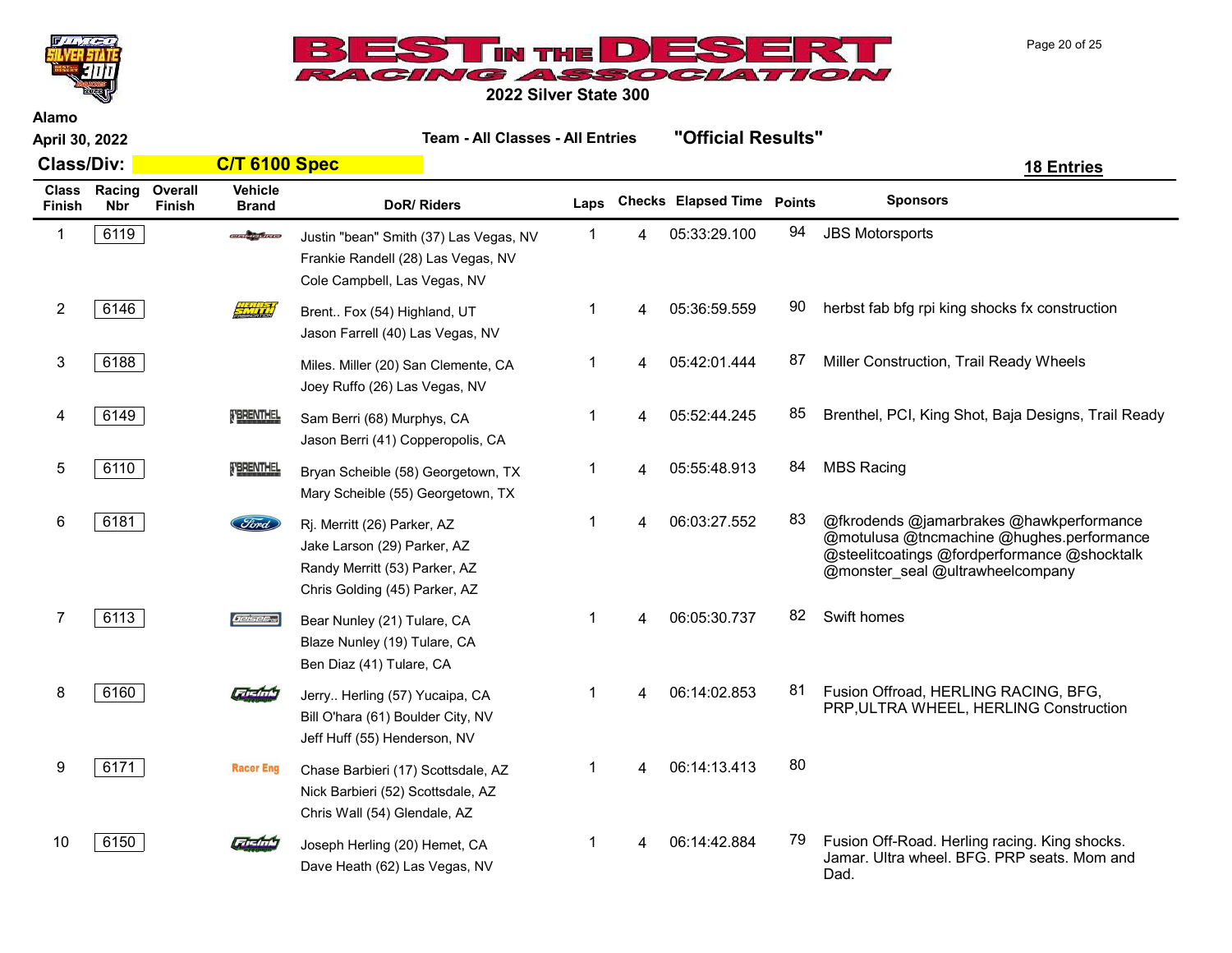



2022 Silver State 300

|                        | April 30, 2022       |                          |                                | <b>Team - All Classes - All Entries</b>                                                                                             |              |   | "Official Results"         |               |                                                                                                                                                                 |
|------------------------|----------------------|--------------------------|--------------------------------|-------------------------------------------------------------------------------------------------------------------------------------|--------------|---|----------------------------|---------------|-----------------------------------------------------------------------------------------------------------------------------------------------------------------|
| <b>Class/Div:</b>      |                      |                          | <b>C/T 6100 Spec</b>           |                                                                                                                                     |              |   |                            |               | <b>18 Entries</b>                                                                                                                                               |
| <b>Class</b><br>Finish | Racing<br><b>Nbr</b> | Overall<br><b>Finish</b> | <b>Vehicle</b><br><b>Brand</b> | DoR/Riders                                                                                                                          | Laps         |   | <b>Checks Elapsed Time</b> | <b>Points</b> | <b>Sponsors</b>                                                                                                                                                 |
| 11                     | 6180                 |                          | Geisena                        | Rodney Huband (40) Austin, TX<br>David Binns (43) Las Cruces, NM<br>Bruce Bonestroo (58) Anthony, NM                                |              | 4 | 06:15:03.120               | 78            | Huband Ranch, Binns Enterprises, Geiser, King,<br>BFG,                                                                                                          |
| 12                     | 6194                 |                          | <b>TERENTHEL</b>               | Joe Lombardo (59) Las Vegas, NV<br>Michael Halverson (65) Las Vegas, NV<br>Ryan Eaton (50) Unk,<br>Clint Malburg (53) Las Vegas, NV |              | 4 | 06:18:52.519               | 77            | Snap Towing, Siegel Suites, Hal Mechanical, WTD<br>Construction                                                                                                 |
| 13                     | 6187                 |                          | FBRENTHEL                      | Jim Corcoran (50) Pinehurst, AZ                                                                                                     |              | 4 | 06:49:26.843               | 76            |                                                                                                                                                                 |
| 14                     | 6123                 |                          | <b>TERENTHEL</b>               | David Ziegler (47) Reno, NV<br>Paul Ziegler (52) Las Vegas, NV<br>Wyatt. Ziegler (21) Reno, NV                                      |              | 4 | 08:14:03.661               | 75            | DNA Carpentry, Reno Door and Trim, Reno<br>Motorsports, BF Goodrich                                                                                             |
| 15                     | 6173                 |                          | <b>TERENTHEL</b>               | Conner Mcmullen (21) Peoria, AZ<br>Jeneka Jenkins (42) Peoria, AZ<br>Kevin Mcmullen (49) Peoria, AZ                                 |              |   | 09:44:02.976               | 74            | Brenthel Industries, Baja Kits, King Shocks, Method<br>Race Wheels, FK Rod-Ends, Steel-IT Coatings,<br>Maxima USA, BFG Tires, Alcon Brakes, Rigid<br>Industries |
| 16                     | 6193                 |                          | <b>TERENTHEL</b>               | Josh Horschel (29) Springville, NY<br>Louis Horschel (61) Springville, NY                                                           |              | 4 | 10:02:52.290               | 73            | Star Lake Construction, Horschel Brothers<br>Precision, Fluidampr, Vibratech TVD, Buffalo<br>Turbine, Chautauqua Aircraft Sales                                 |
| 17                     | 6143                 |                          |                                | Cole Szlauko (19) Lakeway, TX<br>Mike Szlauko (47) Lakeway, TX<br>Dustin Canale (42) Oro Valley, AZ                                 |              | 4 | 10:23:08.018               | 72            | Rugged, UPR, Curt Leduc Swap Meet, RDC<br>Classifieds, Dad                                                                                                      |
| <b>DNF</b>             | 6152                 |                          | <b>TBRENTHEL</b>               | Burt Jenner (43) Los Angeles, CA<br>Daniel Mikels (36) Portage, IN                                                                  | $\mathbf{0}$ |   | 01:05:00.000               | 41            | West La Dogs                                                                                                                                                    |

Page 21 of 25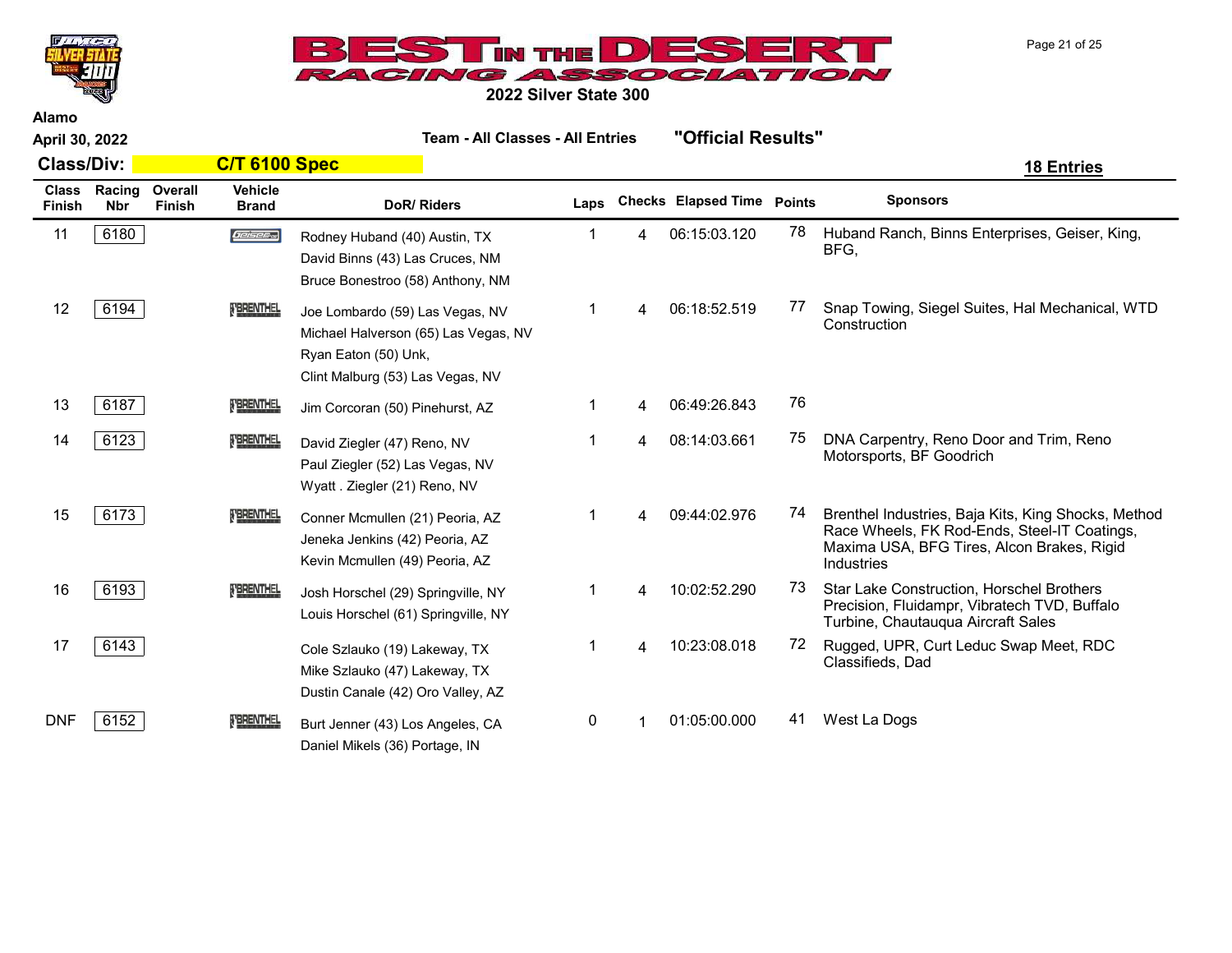Page 22 of 25



2022 Silver State 300

| April 30, 2022                |                      |                          |                                | <b>Team - All Classes - All Entries</b>                                                                                                     |              |   | "Official Results"                |    |                                                                                                                                                                  |
|-------------------------------|----------------------|--------------------------|--------------------------------|---------------------------------------------------------------------------------------------------------------------------------------------|--------------|---|-----------------------------------|----|------------------------------------------------------------------------------------------------------------------------------------------------------------------|
| <b>Class/Div:</b>             |                      |                          | <b>C/T Stk Full</b>            |                                                                                                                                             |              |   |                                   |    | 1 Entries                                                                                                                                                        |
| Class<br>Finish               | Racing<br><b>Nbr</b> | Overall<br>Finish        | <b>Vehicle</b><br><b>Brand</b> | DoR/Riders                                                                                                                                  | Laps         |   | <b>Checks Elapsed Time Points</b> |    | <b>Sponsors</b>                                                                                                                                                  |
| 1                             | 1230                 |                          |                                | Sean Berryman (36) Reno, NV<br>Austin Hall (34) Sparks, NV<br>Waqas Shafi (30) Kings Beach, CA<br>Nick Holmer (37) Reno, NV                 | 1            |   | 07:26:21.415                      | 77 | Chevy Performance, BF Goodrich, Mobil 1,<br>Multimatic, Tifco, KC, Signpros,                                                                                     |
| <b>Class/Div:</b>             |                      |                          | <b>C/T Lim Mid</b>             |                                                                                                                                             |              |   |                                   |    | 1 Entries                                                                                                                                                        |
| <b>Class</b><br><b>Finish</b> | Racing<br><b>Nbr</b> | Overall<br><b>Finish</b> | <b>Vehicle</b><br><b>Brand</b> | DoR/Riders                                                                                                                                  | Laps         |   | <b>Checks Elapsed Time Points</b> |    | <b>Sponsors</b>                                                                                                                                                  |
| 1                             | 7196                 |                          | <b>SOP</b>                     | Bryson Bossley (24) Mesquite, NV<br>Kyle Teal (24) Mesquite, NV<br>Derek Fischer (42) Salt Lake City, UT<br>Fischer Curry (26) Mesquite, NV | 1            |   | 08:46:02.918                      | 77 | <b>Buffalo Lumber Company</b>                                                                                                                                    |
| <b>Class/Div:</b>             |                      |                          | <b>C/T Stk Mid</b>             |                                                                                                                                             |              |   |                                   |    | <b>1 Entries</b>                                                                                                                                                 |
| <b>Class</b><br><b>Finish</b> | Racing<br><b>Nbr</b> | Overall<br>Finish        | <b>Vehicle</b><br><b>Brand</b> | DoR/Riders                                                                                                                                  | Laps         |   | <b>Checks Elapsed Time Points</b> |    | <b>Sponsors</b>                                                                                                                                                  |
| 1                             | 7330                 |                          |                                | Chad. Hall (59) Reno, NV<br>Chris Woo (48) Truckee, CA<br>Waqas Shafi (30) Kings Beach, CA<br>Nick Holmer (37) Reno, NV                     | $\mathbf{1}$ | 4 | 07:07:35.668                      | 77 | Chevy Performance, BF Goodrich, Mobil 1,<br>Multimatic, Tifco, KC, Signpros,                                                                                     |
| <b>Class/Div:</b>             |                      |                          | <b>C/T Unl Car</b>             |                                                                                                                                             |              |   |                                   |    | <b>3 Entries</b>                                                                                                                                                 |
| <b>Class</b><br>Finish        | Racing<br><b>Nbr</b> | Overall<br><b>Finish</b> | <b>Vehicle</b><br><b>Brand</b> | DoR/Riders                                                                                                                                  | Laps         |   | <b>Checks Elapsed Time Points</b> |    | <b>Sponsors</b>                                                                                                                                                  |
| 1                             | 1502                 |                          | <b>Racer Eng</b>               | Cole Barbieri (24) Ukiah,<br>Nick Barbieri (52) Scottsdale, AZ<br>Chase Barbieri (18) Scottsdale, AZ<br>Brandon Biro, Unk, UN               | $\mathbf{1}$ |   | 05:22:56.074                      | 79 | BarX Motorsports Offroad, C+C Motorsports, King<br>Shocks, BF Goodrich, Danzio Race Engines, Racer<br>Engineering, Innovative Tire, North Coast Wine,<br>Fortin, |
| $\overline{c}$                | 1511                 |                          | FEAR                           | Mitch Jr Gutherie (25) Glendora, CA                                                                                                         | 1            | 4 | 05:23:08.162                      | 75 | Polaris RZR, Red Bull, BFGoodrich, KMC Wheels, 4<br>Wheel Parts, Walker Evans Racing, Lonestar<br>Racing, Rigid Industries, VP Race Fuels, Super                 |

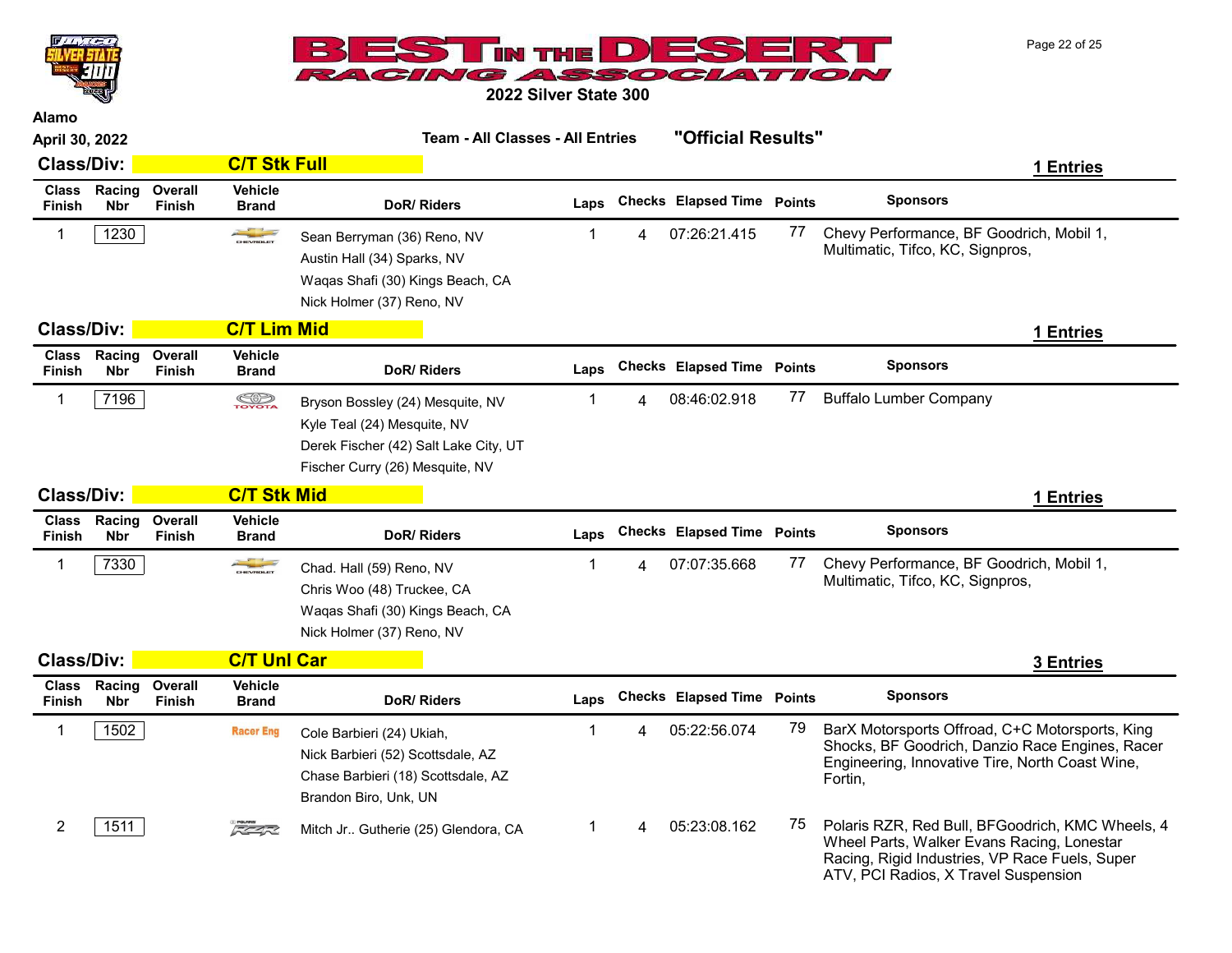Page 23 of 25



Alamo



2022 Silver State 300

| April 30, 2022         |                      |                          |                                | <b>Team - All Classes - All Entries</b>                                                                                                       |      |                |                                   | "Official Results" |                                                                                                            |  |
|------------------------|----------------------|--------------------------|--------------------------------|-----------------------------------------------------------------------------------------------------------------------------------------------|------|----------------|-----------------------------------|--------------------|------------------------------------------------------------------------------------------------------------|--|
| <b>Class/Div:</b>      |                      |                          | <b>C/T Unl Car</b>             |                                                                                                                                               |      |                |                                   |                    | 3 Entries                                                                                                  |  |
| <b>Class</b><br>Finish | Racing<br><b>Nbr</b> | Overall<br><b>Finish</b> | <b>Vehicle</b><br><b>Brand</b> | DoR/Riders                                                                                                                                    | Laps |                | <b>Checks Elapsed Time Points</b> |                    | <b>Sponsors</b>                                                                                            |  |
| <b>DNF</b>             | 1550                 |                          | Geisera                        | Bruce Binnquist (49) Costa Mesa, CA<br>Tanner Timblin (28) Costa Mesa, CA                                                                     | 0    |                | 01:01:00.000                      | 42                 | BDI, GEISER, KWI, GATES FORCE, STEEL<br>RACING PRODUCTS, KING, EVO,<br>JAMAR, MOTUL, FLUID LOGIC, METAL FX |  |
| <b>Class/Div:</b>      |                      |                          | <b>C/T 1000 Lim C</b>          |                                                                                                                                               |      |                |                                   |                    | <b>7 Entries</b>                                                                                           |  |
| <b>Class</b><br>Finish | Racing<br><b>Nbr</b> | Overall<br>Finish        | <b>Vehicle</b><br><b>Brand</b> | DoR/Riders                                                                                                                                    | Laps |                | <b>Checks Elapsed Time Points</b> |                    | <b>Sponsors</b>                                                                                            |  |
| $\mathbf 1$            | 1075                 |                          | <b>ALUMICRAFT</b>              | Preston Brigman (36) Lehi, UT<br>Dannel . Brown (23) Highland, UT                                                                             |      | 4              | 05:37:17.727                      | 83                 | alumacraft bfg mach one race prep fx construction                                                          |  |
| $\overline{2}$         | 1080                 |                          | <b>Custom</b>                  | Peter Hajas (62) Wayzata, MN<br>Elijah Ronning (30) Minneapolis, MN                                                                           | 1    | 4              | 05:44:33.066                      | 79                 | Tensor                                                                                                     |  |
| 3                      | 1043                 |                          | <b>ALUMICRAFT</b>              | Michael R. Taylor (28) Homeland, CA<br>Juan C. Leyva (34) Hemet, CA                                                                           | 1    | 4              | 05:48:25.528                      | 76                 | Dieseltech1.com, Top of the line fab, Podium Prep<br>Service, Hot-Wire, HAVOC Racing Co                    |  |
| 4                      | 1035                 |                          | <b>ALUMICRAFT</b>              | Mike Coulter (51) Las Vegas, NV                                                                                                               | 1    | 4              | 05:50:30.070                      | 74                 | RIGID, Raceline Wheels, Rugged Radios, PRP, Full<br>Throttle                                               |  |
| 5                      | 1071                 |                          |                                | Michael Layne, Las Vegas, NV<br>Garrett Layne (37) Las Vegas, NV<br>Dalton Layne (21) Lvas, CA<br>Brandon Layne (30) Lvas, NV                 | 1    | 4              | 06:12:38.670                      | 73                 | <b>Excel Concrete</b>                                                                                      |  |
| 6                      | 1015                 |                          | <b>Tatum</b>                   | James Ford (53) Topock, AZ<br>Johnny Pawling (29) Surprise, AZ<br>Ryan Aguilar (28) Yucca Vally, CA                                           | -1   | 4              | 06:46:37.540                      | 72                 | Kevin McMullen Racing, Tri-Ace Tires, KC HiLites,<br><b>Raceline Wheels</b>                                |  |
| <b>DNF</b>             | 1011                 |                          | <b>Custom</b>                  | John Van Hattem (41) Loveland, CO<br>Patrick Hardesty (39) Milliken, CO<br>Jason Dudley (43) Riverside, CA<br>John Te Velde (43) Syracuse, KS | 0    | $\overline{2}$ | 02:54:00.000                      | 41                 | Pico Motorsports, Syracuse Dairy, Podium Prep<br>Services, Fullmer Cattle, Superior Livestock              |  |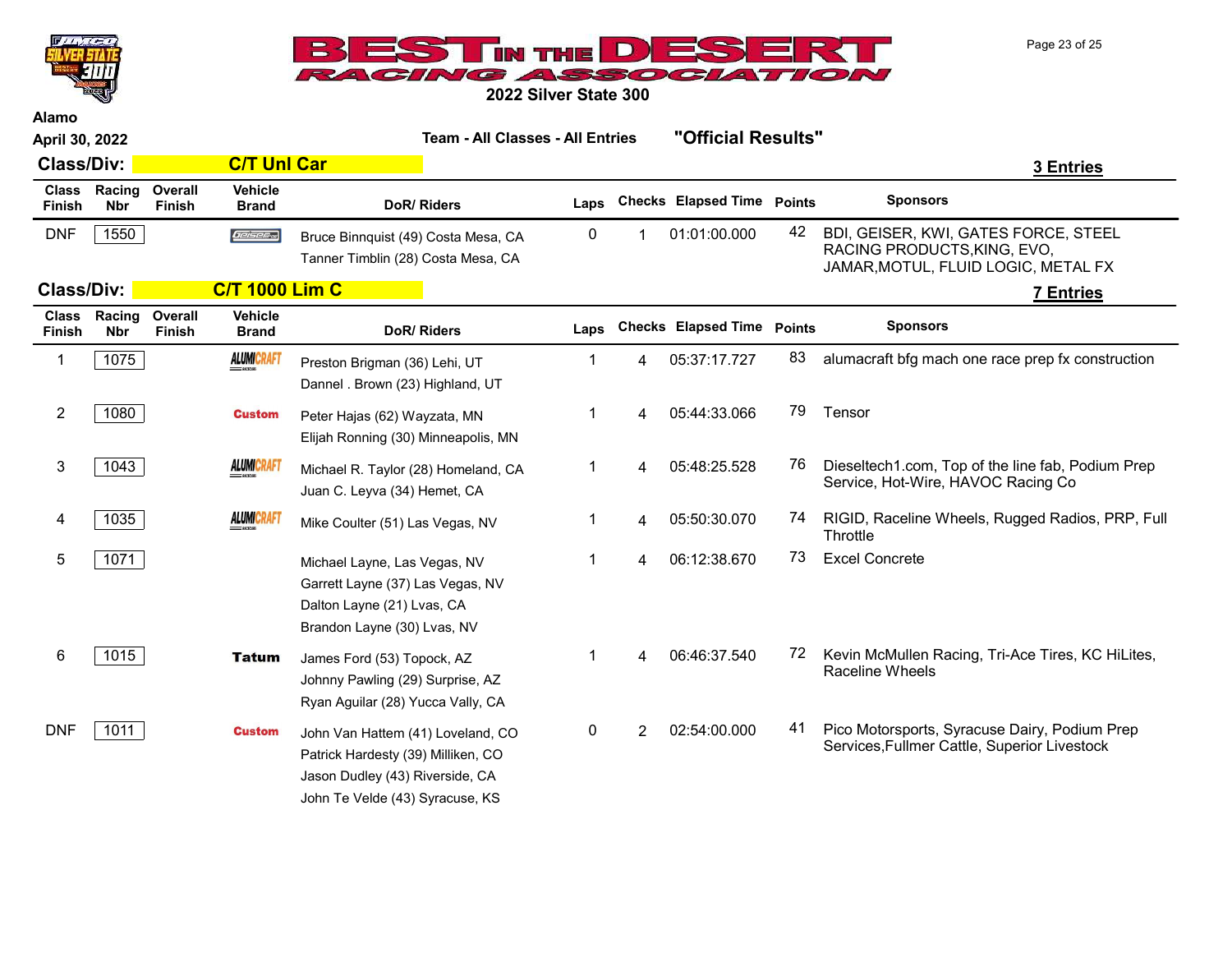Page 24 of 25



2022 Silver State 300

Alamo

 $\overline{u}$ 

| April 30, 2022                |                      |                          |                                | <b>Team - All Classes - All Entries</b>                                                                                                         |           |          |                                   |    | "Official Results"                                                                                             |  |  |  |
|-------------------------------|----------------------|--------------------------|--------------------------------|-------------------------------------------------------------------------------------------------------------------------------------------------|-----------|----------|-----------------------------------|----|----------------------------------------------------------------------------------------------------------------|--|--|--|
| <b>Class/Div:</b>             |                      |                          | <b>C/T Class 8</b>             |                                                                                                                                                 |           |          |                                   |    | 1 Entries                                                                                                      |  |  |  |
| <b>Class</b><br>Finish        | Racing<br><b>Nbr</b> | Overall<br>Finish        | Vehicle<br><b>Brand</b>        | DoR/Riders                                                                                                                                      | Laps      |          | <b>Checks Elapsed Time Points</b> |    | <b>Sponsors</b>                                                                                                |  |  |  |
| 1                             | 8001                 |                          | <b>Ford</b>                    | Dave Shoppe (78) Lake Havasu, AZ<br>Linda Shoppe (70) Lake Havasu, AZ<br>Tony Becker (58) West Hills, CA                                        | 1         | 4        | 08:13:51.907                      | 77 | Fox, Valley Auto Salvage, Valley Towing &<br>Recovery, Bowman Signs                                            |  |  |  |
| <b>Class/Div:</b>             |                      |                          | <b>C/T Sports</b>              |                                                                                                                                                 |           |          |                                   |    | 2 Entries                                                                                                      |  |  |  |
| <b>Class</b><br><b>Finish</b> | Racing<br><b>Nbr</b> | Overall<br><b>Finish</b> | <b>Vehicle</b><br><b>Brand</b> | DoR/Riders                                                                                                                                      | Laps      |          | <b>Checks Elapsed Time Points</b> |    | <b>Sponsors</b>                                                                                                |  |  |  |
| <b>DNF</b>                    | 8181                 |                          | <b>Custom</b>                  | Brad Block (47) Carlsbad, CA<br>Shaun Matteson (39) Valley Ctr, CA                                                                              | 0         |          | 02:42:00.000                      | 0  | BKB and Associates, DCS Plastering Iron Wood<br>Home Designs                                                   |  |  |  |
| <b>DNF</b>                    | 8178                 |                          | <b>Other</b>                   | Jason Bellinger (48) Unk,<br>Brett Fair, Elmira, OR                                                                                             | 0         | 0        | 00:00:00.000                      | 0  | Parabellum RaceCraft, Edge Construction Supply,<br>Mighty Pies. LP Egineering, KNAACK, General<br><b>Tires</b> |  |  |  |
| <b>Class/Div:</b>             |                      |                          | <b>JS Cup</b>                  |                                                                                                                                                 |           |          |                                   |    | 2 Entries                                                                                                      |  |  |  |
| <b>Class</b><br>Finish        | Racing<br><b>Nbr</b> | Overall<br><b>Finish</b> | <b>Vehicle</b><br><b>Brand</b> | DoR/Riders                                                                                                                                      | Laps      |          | <b>Checks Elapsed Time Points</b> |    | <b>Sponsors</b>                                                                                                |  |  |  |
| 1                             | 1714                 |                          | Jeepspeed                      | Scott Biehl (50) Yorba Linda, CA<br>Travis Fletcher (45) Santa Ana, CA<br>Jacob Biehl (9) Yorba Linda, CA<br>Leafar Delgado, San Diego, CA      | 1         | 4        | 07:14:07.731                      | 78 | SRP, Inc. Rogers, Clem & Company, PCI, RDE,<br>Signpros, Copper Still Distillery                               |  |  |  |
| <b>DNF</b>                    | 1719                 |                          | <b>Jeepspeed</b>               | Chris Nissley (44) Lake Elsinore, CA                                                                                                            | 0         | 0        | 00:00:00.000                      | 30 | Fluid Flow Performance, NRT Autosports, JE Reel<br>Driveline, RockJock4x4, Justice Brothers                    |  |  |  |
| <b>Class/Div:</b>             |                      |                          | <b>JS Outlaw</b>               |                                                                                                                                                 |           |          |                                   |    | 1 Entries                                                                                                      |  |  |  |
| <b>Class</b><br>Finish        | Racing<br><b>Nbr</b> | Overall<br>Finish        | Vehicle<br><b>Brand</b>        | DoR/Riders                                                                                                                                      | Laps      |          | <b>Checks Elapsed Time Points</b> |    | <b>Sponsors</b>                                                                                                |  |  |  |
| <b>DNF</b>                    | 3769                 |                          | Jeepspeed                      | Jerry Simonson (55) Lake Havasu, AZ<br>Chris Mortensen (39) Lake Havasu, AZ<br>Stan Pier (72) Lake Havasu, AZ<br>Alex Littleboy (30) Graham, VA | $\pmb{0}$ | $\Omega$ | 00:00:00.000                      | 30 | Green City Heating and Air Conditioning, The<br><b>Bunker Bar</b>                                              |  |  |  |